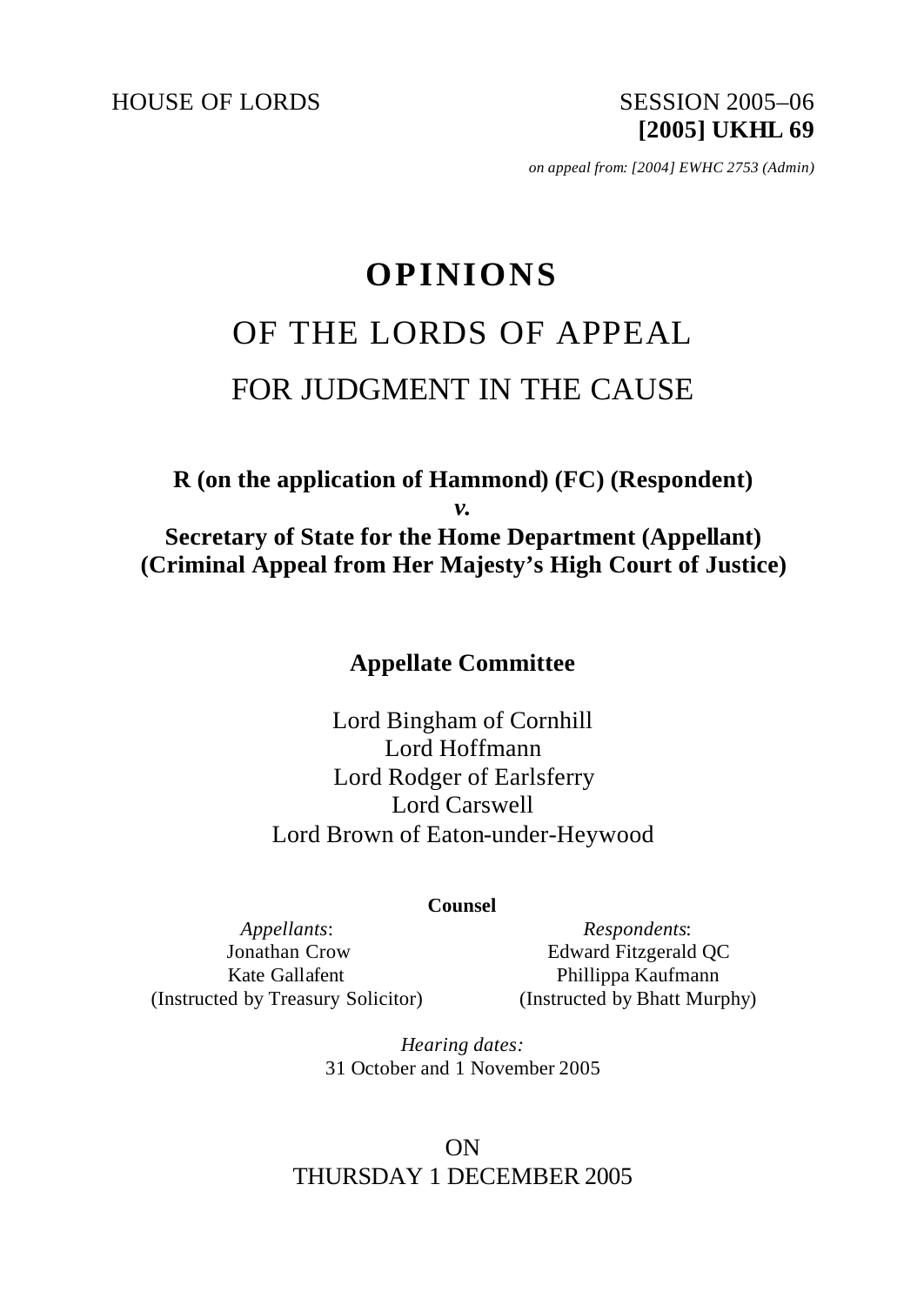#### **HOUSE OF LORDS**

## **OPINIONS OF THE LORDS OF APPEAL FOR JUDGMENT IN THE CAUSE**

# **R (on the application of Hammond) (FC) (Respondent)** *v.* **Secretary of State for the Home Department (Appellant) (Criminal Appeal from Her Majesty's High Court of Justice)**

**[2005] UKHL 69**

#### **LORD BINGHAM OF CORNHILL**

My Lords,

1. Under the procedure which obtained until 25 November 2002, it was for the Secretary of State for the Home Department, having received the written recommendation of the trial judge and the Lord Chief Justice, to determine the length of the punitive term of imprisonment to be served by an adult convicted of murder in England and Wales. In *R (Anderson) v Secretary of State for the Home Department* [2002] UKHL 46, [2003] 1 AC 837 this procedure was held to be incompatible with article 6 of the European Convention on Human Rights, because determination of the length of a punitive term is in substance the imposition of sentence, the imposition of sentence forms part of a criminal trial, article 6 requires a criminal trial to be by an independent and impartial tribunal, and the Secretary of State is not an independent and impartial tribunal. This incompatibility was prospectively cured, with effect from 18 December 2003, by section 269 of the Criminal Justice Act 2003, which provides that the trial judge shall (subject to appeal in the ordinary way) determine the minimum term to be served by an adult murderer in much the same way as he passes sentence on every other convicted defendant. But there remained a transitional problem relating to (1) existing prisoners whose punitive terms had already been notified to them by the Secretary of State by 18 December 2003, (2) existing prisoners sentenced to mandatory life imprisonment before that date whose punitive terms had not yet been notified to them, and (3) those sentenced after that date for murders committed before that date. The respondent falls into the second of these classes, and challenges the compatibility with article 6 of the Convention of one of the statutory provisions governing determination of the minimum term which he must serve under the transitional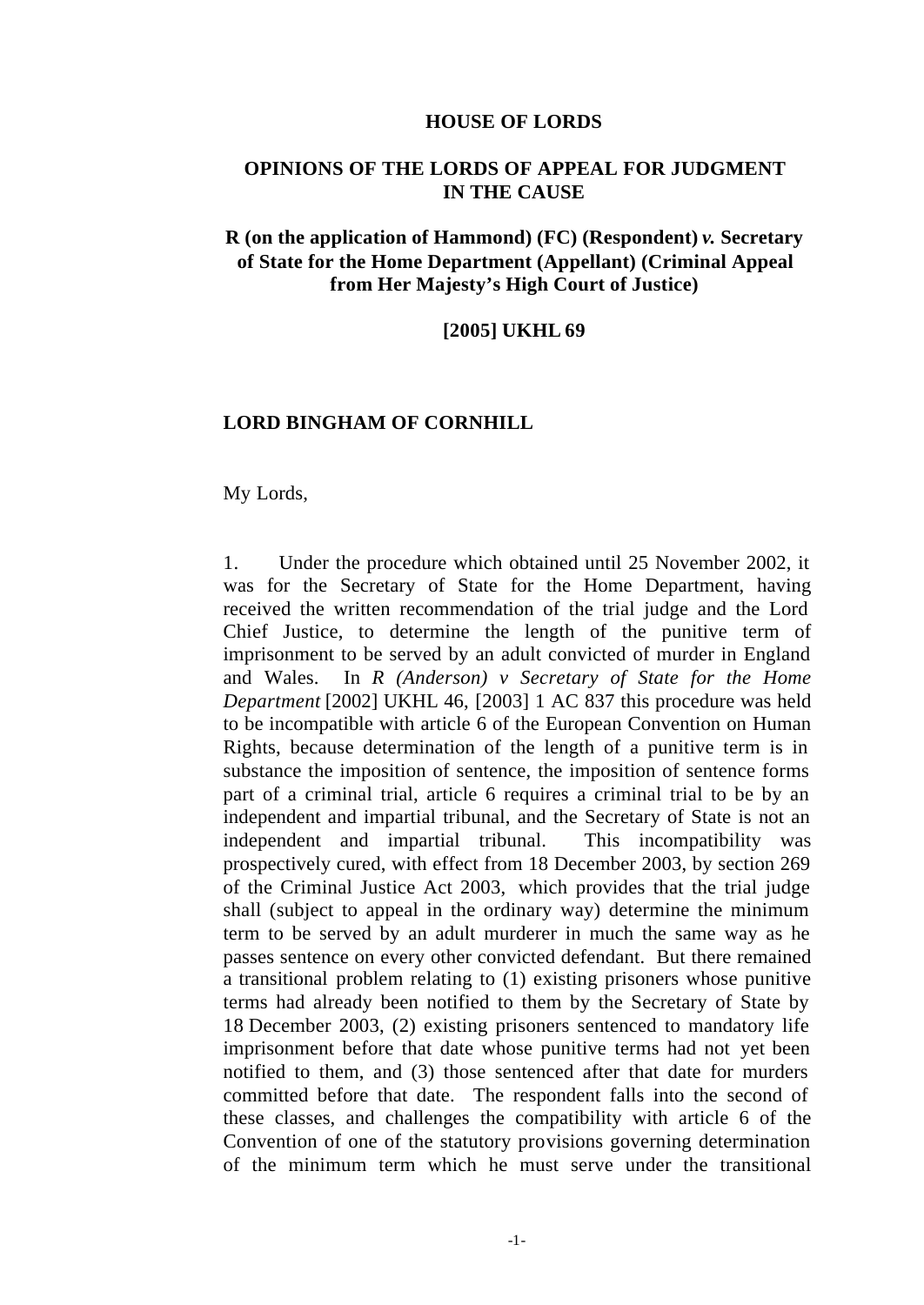provisions of the 2003 Act. The compatibility of that provision is the issue in this appeal.

2. On 10 April 2003 the respondent was sentenced to life imprisonment on his conviction for murdering a 13-month old child. The conviction followed a contested trial before Judge Fabyan Evans and a jury at Middlesex Guildhall Crown Court. The evidence disclosed that the child had been the victim of extreme brutality. At the hearing when sentence was passed, counsel for the respondent made no effective attempt to mitigate. The judge did not announce the punitive term he proposed to recommend, but indicated that he would take account of the very young age of the victim, his view that she had been sexually abused and the age of the respondent (who was 22). In a written report dated 19 May 2003 the judge summarised the facts of the case, and recommended that he serve a punitive term of 25 years. He considered that the victim had suffered "ferocious treatment" at the respondent's hands and referred to:

"indications from some of the available evidence that he has an uncontrollable temper, but that cannot explain the precision of the cigarette burns or the sexual abuse. He showed no emotion or remorse during the course of the police investigation, during the trial or after the verdict of the jury."

3. In accordance with the practice adopted after the *Anderson* judgment and before commencement of the new statutory procedure, the Lord Chief Justice made no recommendation on the punitive term to be served by the respondent and the Secretary of State made no determination. But in the early months of 2004, after the new provisions had come into force, steps were taken to refer the respondent's case to a judge of the High Court for determination of the minimum term which he should serve. This determination was to be made, as paragraph 11(1) of the Schedule 22 to the 2003 Act on its face requires, on consideration of the papers (including any written representations of the respondent), without an oral hearing, but the respondent's solicitors contended that on the special facts of his case an oral hearing was essential. They accordingly obtained leave to apply for judicial review seeking:

"1. A declaration that in accordance with section 3 of the Human Rights Act 1988, paragraph 11(1) of Schedule 22 [to] of the Criminal Justice Act 2003 is to be read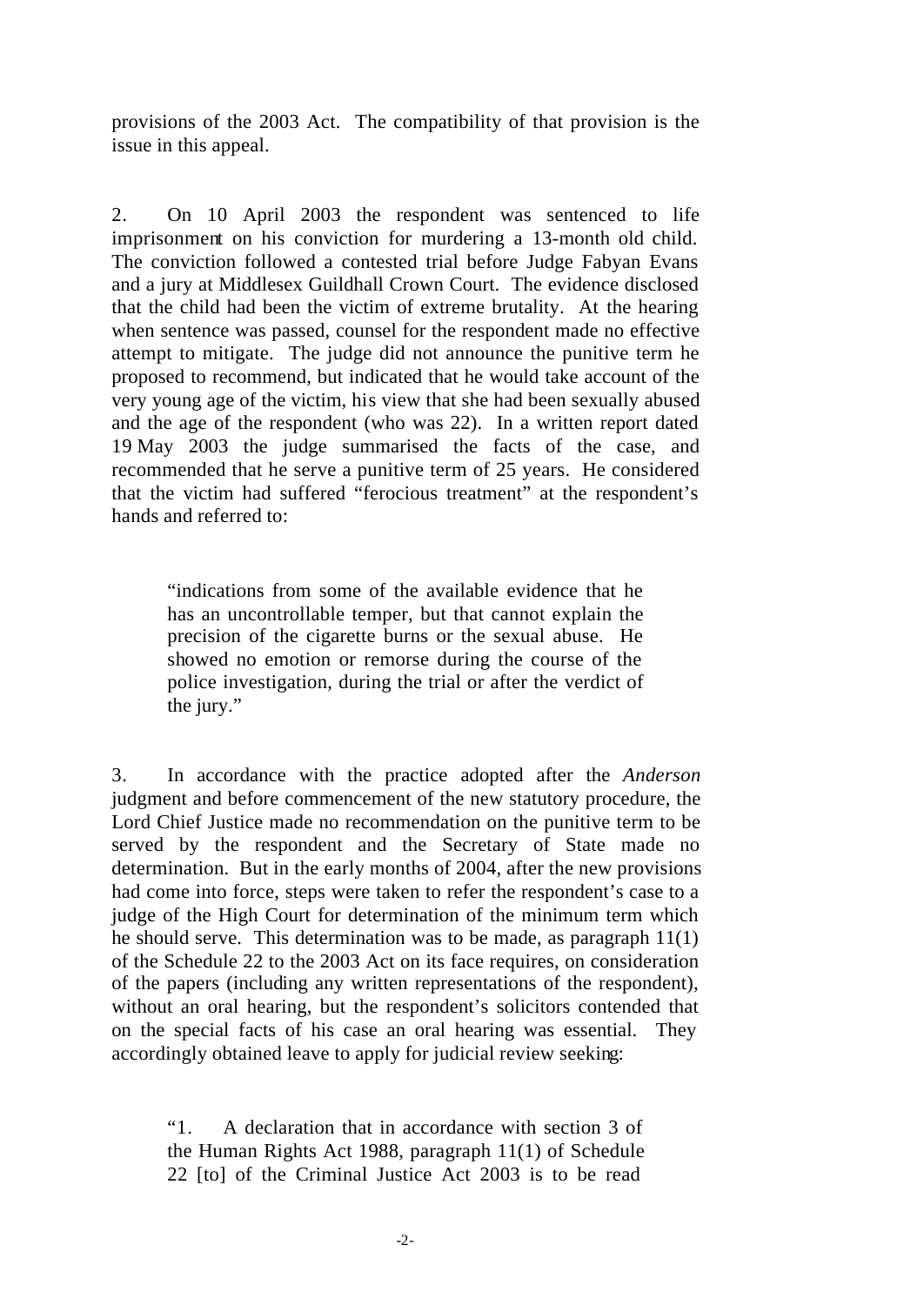subject to an implied provision that where it is necessary to comply with the existing prisoner's rights under article 6(1) of the European Convention on Human Rights, an oral hearing will be held.

2. In the alternative, a declaration that paragraph 11(1) of Schedule 22 [to the 2003 Act] is incompatible with the rights of existing lifers under article 6(1) because it confers no power for the High Court to hold an oral hearing in the determination of their minimum term."

The application came before the Queen's Bench Divisional Court (Thomas LJ, Richards and Fulford JJ) which, for reasons give n in an admirably lucid and succinct judgment delivered by Thomas LJ, allowed it and made a declaration broadly to the effect of the first declaration sought: [2004] EWHC 2753 (Admin).

### *The legislation*

4. When an adult is convicted of murder in England and Wales the court must impose a sentence of imprisonment for life. But the defendant is not, save in a small minority of cases, ordered to be detained for the rest of his or her life. Ordinarily, a term of imprisonment is set, which the defendant must serve to satisfy the requirements of retribution and general deterrence, the "tariff" or "punitive", now known as the "minimum", term. Section 269 of the 2003 Act empowers the court, on such a conviction being entered, to determine the minimum term to be served, or (more rarely) to order that the defendant shall never be released. Section 276 provides that Schedule 22 shall have effect in transitional cases.

5. In relation to existing prisoners whose minimum terms had been determined by the Secretary of State and notified to them before 18 December 2003 (class (1) in paragraph 1 above), paragraph 3 of Schedule 22 confers a right of application to the High Court for what is in effect a reconsideration of the Secretary of State's determination, and if no application is made that determination stands. Paragraph 6 of Schedule 22 applies to class (2), the class to which the respondent belongs, and requires the Secretary of State to refer the prisoner's case to the High Court for it to determine the earliest time at which the prisoner shall be entitled to be released, or that he shall never be entitled to be released. The High Court is not, by paragraph 8, to order a longer period of detention than, in its opinion, the Secretary of State would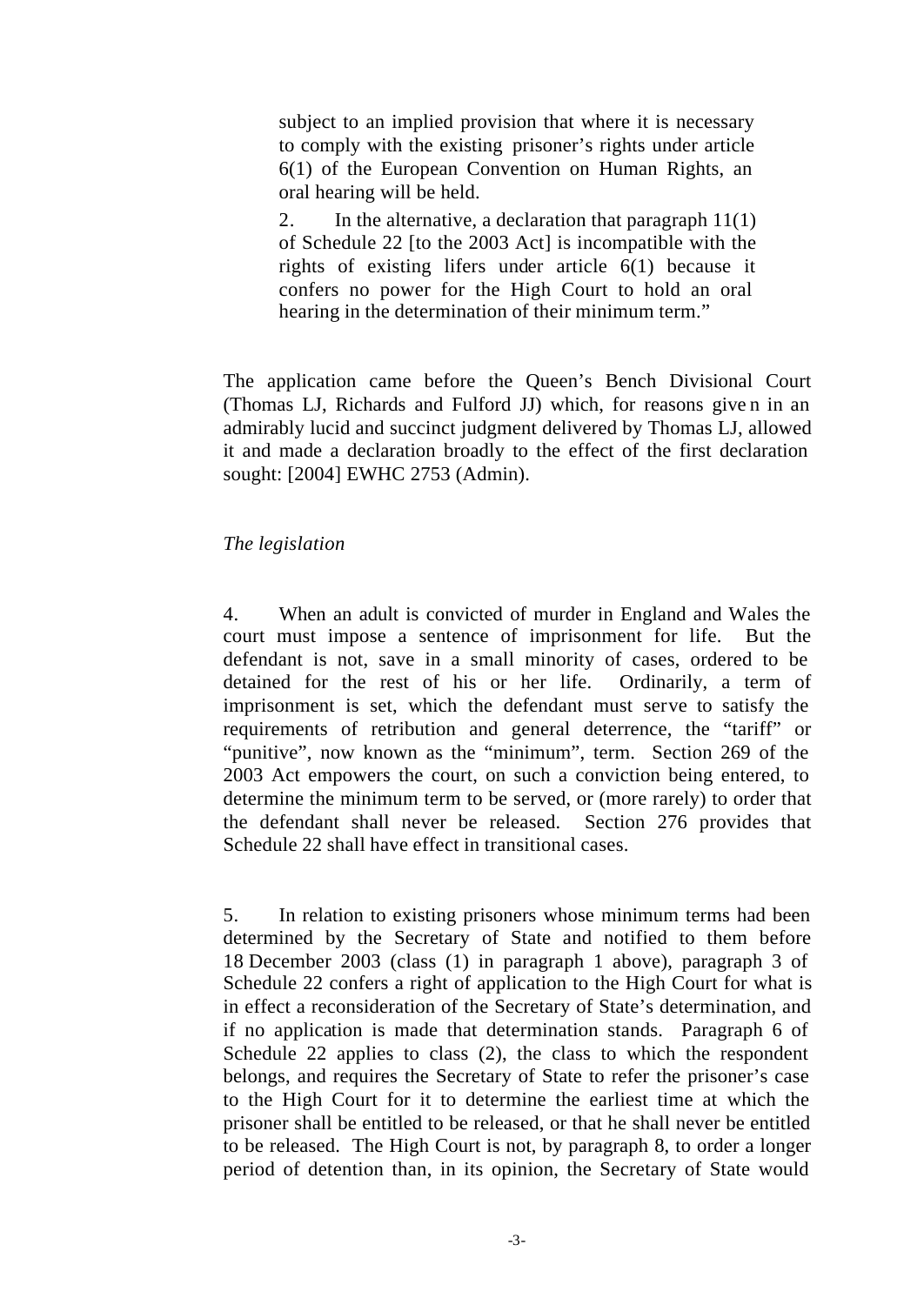have been likely to notify before December 2002, or to order that the prisoner shall never be released unless, in its opinion, the Secretary of State would have been likely to make such an order before December 2002. No detailed reference need be made to the provisions applicable to prisoners in class (3). Central to this appeal, however, is paragraph 11(1) of Schedule 22, which reads:

"(1) An application under paragraph 3 or a reference under paragraph 6 is to be determined by a single judge of the High Court without an oral hearing."

It is these last four words which are critical.

#### *The issue*

6. The Secretary of State, through counsel, accepts that there will be some cases, however few, under paragraph 3 or paragraph 6 of Schedule 22 in which fairness will require that there be an oral hearing before the minimum term to be served by an existing prisoner is finally determined by the court. I take this acceptance to acknowledge that in such cases an opportunity to call evidence, or for the prisoner to testify, or for his counsel to address the court in mitigation, may be necessary if the court is to adjudicate fairly. But there is, he submits, nothing in article 6 of the European Convention or the Strasbourg jurisprudence on it to suggest that this opportunity need be afforded before the first instance court. He submits, correctly, that the right of appeal against sentence conferred by section 9 of the Criminal Appeal Act 1968, as amended, applies to an order made by the High Court under paragraphs 3 or 6 of Schedule 22. He submits, again correctly, that on any such appeal there will be an oral hearing and section 23 (permitting the Court of Appeal to receive additional evidence if they think it necessary or expedient in the interests of justice to do so) will apply. On such an appeal, the Court of Appeal will have the power provided in section 11(3) of the 1968 Act:

"On an appeal against sentence the Court of Appeal, if they consider that the appellant should be sentenced differently for an offence for which he was dealt with by the court below may?

(a) quash any sentence or order which is the subject of the appeal; and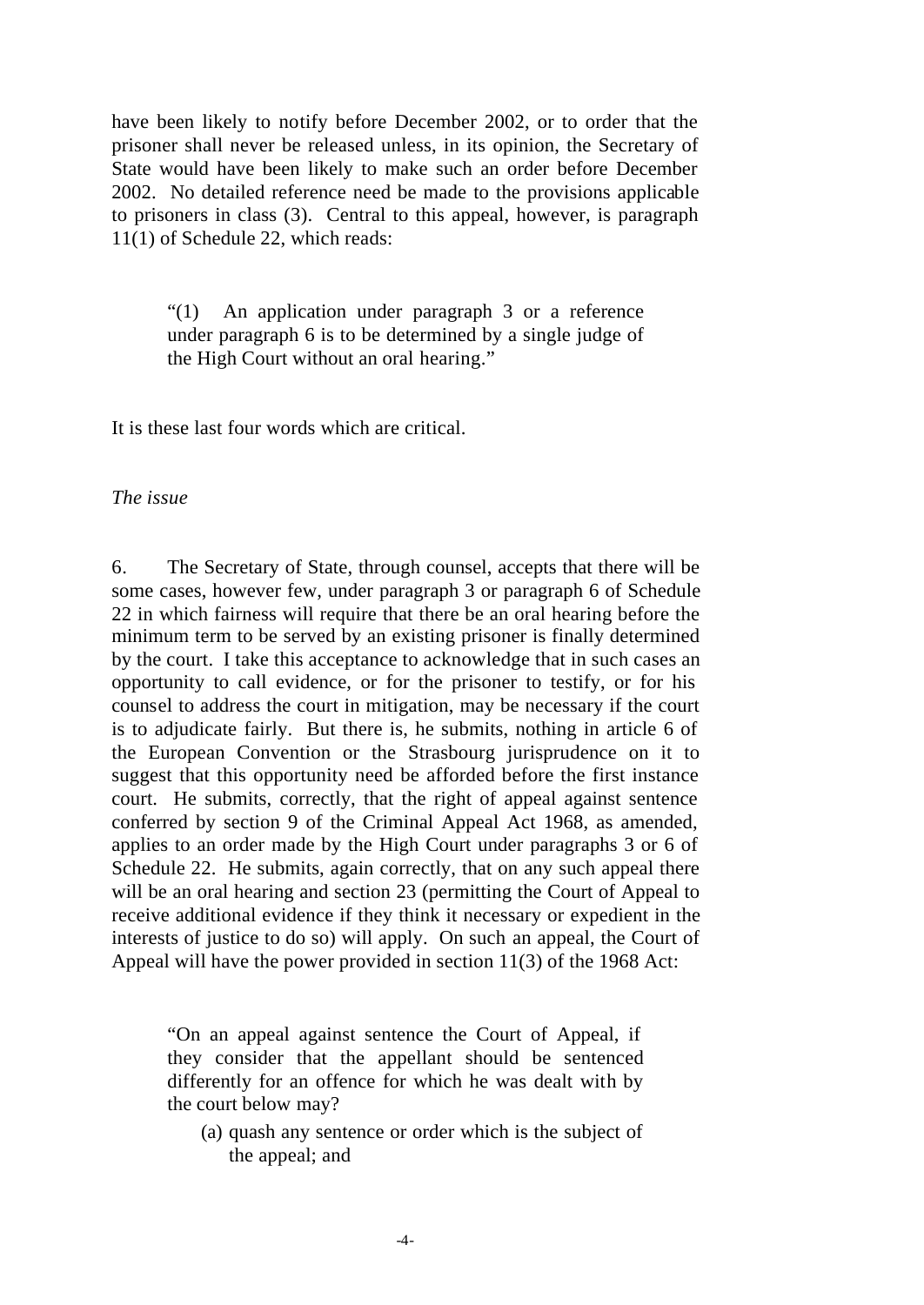(b) in place of it pass such sentence or make such order as they think appropriate for the case and as the court below had power to pass or make when dealing with him for the offence;

but the court shall so exercise their powers under this subsection that, taking the case as a whole, the appellant is not more severely dealt with on appeal than he was dealt with by the court below."

The Secretary of State contends that in denying a paragraph 6 (class (2)) existing prisoner an oral hearing at first instance paragraph 11(1) of Schedule 22 is not incompatible with article 6 because such a hearing is available in the Court of Appeal, and on a correct understanding of the Strasbourg authorities it is the fairness of the proceedings as a whole which must be judged. Thus any deficiency at first instance is remedied on appeal, and there is no incompatibility.

7. The respondent, through counsel, accepts that the requirements of fairness will not, in the unusual context of paragraph 3 applications and paragraph 6 references, require an oral hearing in every case. In many of such cases, counsel will have addressed the trial judge on the length of the punitive term which that judge should recommend, will have had the opportunity to call evidence at that stage, will have had the opportunity to address written submissions to the Secretary of State, and may have nothing to draw to the attention of the High Court judge making the paragraph 3 or paragraph 6 determination which cannot quite fairly be considered on paper. But such a determination is an imposition of sentence, to be regarded as part of the criminal trial. A criminal trial is, in all save unusual circumstances, required by article 6 of the Convention to be held in public, with the defendant present and having the opportunity, through his legal representative or himself if appearing in person, to call evidence and make submissions relevant to the issue to be decided. In some paragraph 3 applications and paragraph 6 references, however small the minority of cases, fairness will require that such an opportunity be granted at first instance, and paragraph 11(1) of Schedule 22 is incompatible with article 6 in denying that opportunity in all cases, including those where fairness does require such a procedure. This incompatibility is not remedied by the possibility of appeal, since an appeal lies only with the leave of the Court of Appeal (section 11(1) of the 1968 Act) or a certificate of the judge who passed sentence (section  $11(1A)$ ), and leave would or might not be granted if the Court of Appeal considered, on the material before it, that the minimum term set by the High Court judge was not manifestly excessive or if the High Court judge did not recognise that fairness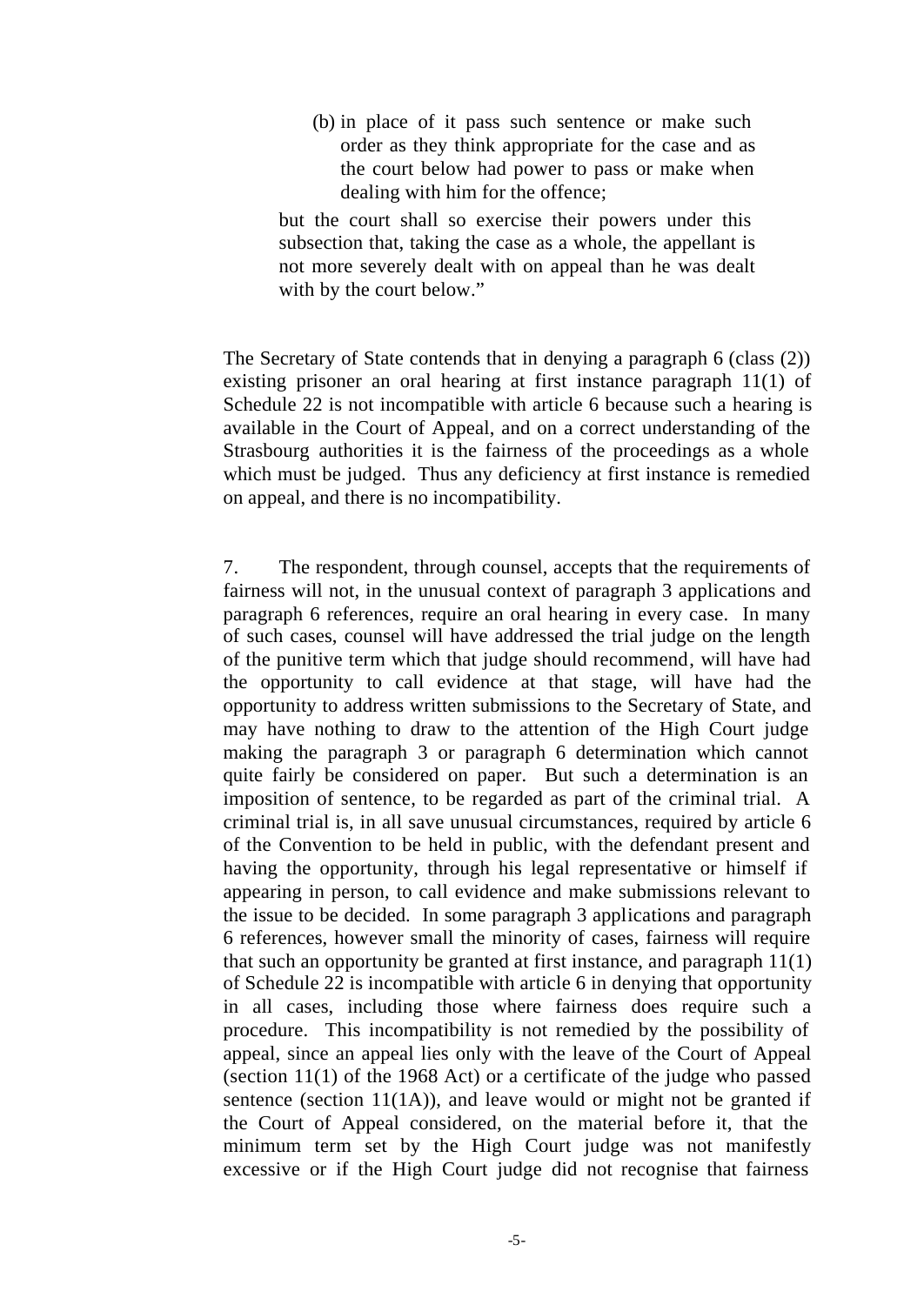required an oral hearing. In any event, the Court of Appeal could not quash the High Court judge's decision on the ground that there had been no oral hearing, and the prisoner would lose the opportunity, which should be open, of an oral hearing before the judge and the Court of Appeal. The respondent does not accept that the incompatibility of paragraph 11(1) of Schedule 22 can be remedied by an oral hearing in the Court of Appeal, even if the European Court, viewing the proceedings overall and in retrospect, might hold that there had been no violation of article 6.

8. In the present application, the courts have not been asked to consider whether the respondent's is one of those rare cases in which fairness will require an oral hearing. That is a question to be considered in the future, by the High Court or the Court of Appeal, or both, depending on the outcome of the appeal.

*The European Convention and the authorities*

9. The issue before the House turns wholly on the interpretation and application of article 6. Paragraph 11(1) of Schedule 22 is not ambiguous or unclear. It stipulates that on a determination under paragraph 3 or paragraph 6 the High Court judge must act without an oral hearing. But for the Convention there would be no escape from that provision, even if it operated unfairly. So the solution to the problem before the House must be found in the Convention and the authorities on it.

10. Article 6 is entitled "Right to a fair trial", and provides (so far as material for present purposes):

"1. In the determination of his civil rights and obligations or of any criminal charge against him, everyone is entitled to a fair and public hearing within a reasonable time by an independent and impartial tribunal established by law: …

3. Everyone charged with a criminal offence has the following minimum rights: …

> (c) to defend himself in person or through legal assistance of his own choosing or, if he has not sufficient means to pay for legal assistance, to be given it free when the interests of justice so require;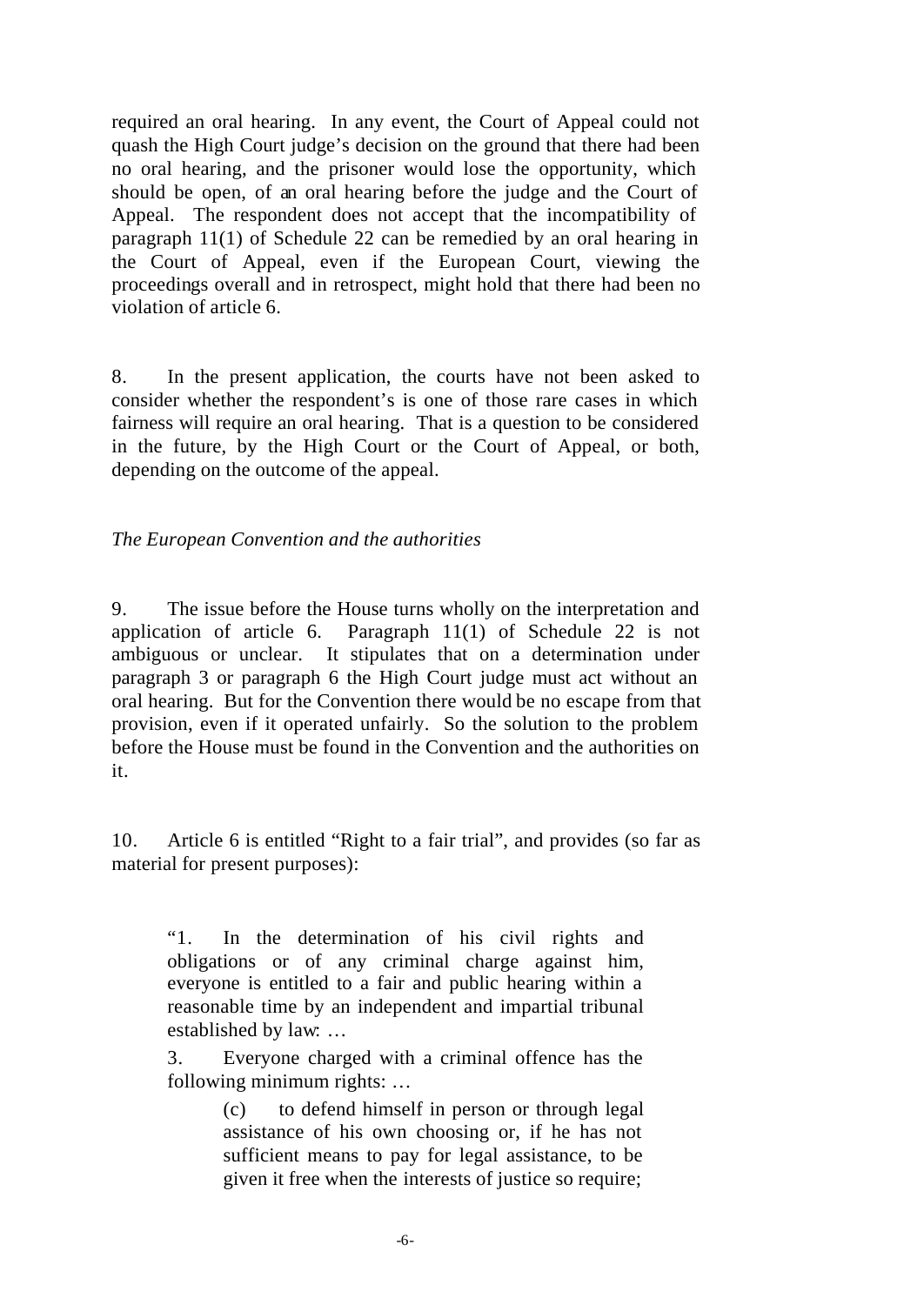(d) to examine or have examined witnesses against him and to obtain the attendance and examination of witnesses on his behalf under the same conditions as witnesses against him;

(e) to have the free assistance of an interpreter if he cannot understand or speak the language used in court<sup>"</sup>

The article guarantees a fair trial to a defendant on the determination of a criminal charge against him or to a party whose civil rights and obligations are to be determined. This is a right which member states undertake to secure to everyone within their jurisdiction. requirements particularised in article 6(3) are standard conditions of a fair trial, but they are not in themselves absolute: while the overall fairness of a trial cannot be compromised, the constituent rights within article 6 are susceptible to limited qualification in some circumstances: see *Brown v Stott* [2003] 1 AC 681, 693, 704, and the authority cited at pp 693-702. The European Court for its part assesses the fairness of proceedings in national jurisdictions retrospectively, since applicants are required to exhaust their national remedies before resorting to it, and the Court repeatedly asserts and follows the practice of making its assessment on an overall consideration of the national proceedings, viewed as a whole: see, among many examples, *Edwards v United Kingdom* (1992) 15 EHRR 417, paras 33-34; *Miailhe v France (No 2)* (1996) 23 EHRR 491, para 43; *Rowe and Davis v United Kingdom* (2000) 30 EHRR 1, para 59. Thus the Court will assess the overall fairness of the national proceedings viewed as a whole, but will not undertake the task before the House in this appeal, of deciding whether a provision of national legislation is compatible with article 6. This was made clear in *Adolf v Austria* (1982) 4 EHRR 313, 324-325, para 36, where the Court, citing *Guzzardi v Italy* (1980) 3 EHRR 333, 361, para 88, and *X v United Kingdom* (1981) 4 EHRR 188, 202, para 41, said:

"As to whether section 42 of the Penal Code is in itself compatible with the Convention, the Court would recall its established case law:

> 'in proceedings originating in an individual application, [the Court] has to confine its attention, as far as possible, to the issues raised by the concrete case before it.'

Accordingly, the Court's task is not to review *in abstracto* under the Convention the provision of domestic law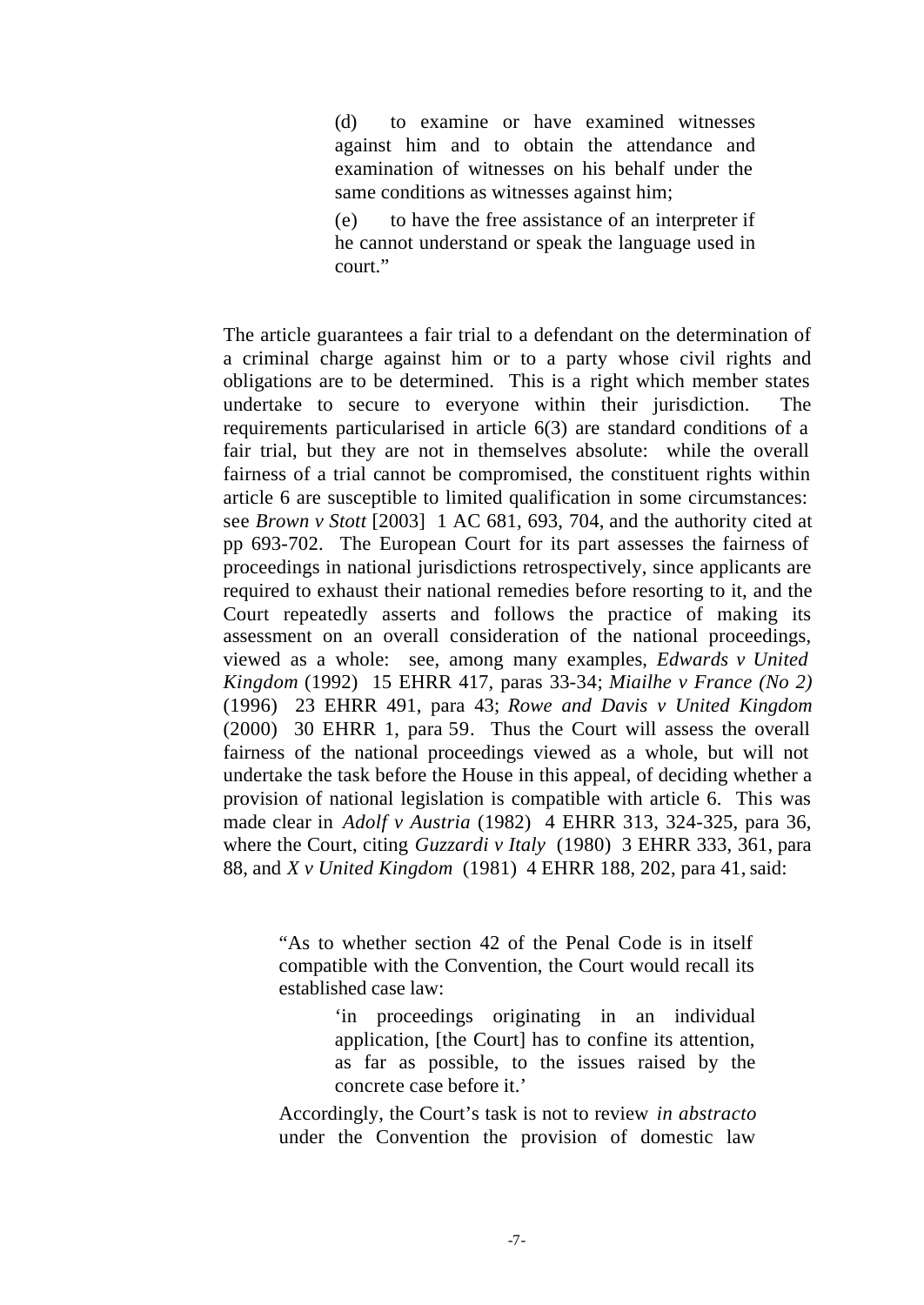challenged by Mr Adolf but to review the manner in which that provision was applied to him."

If, however, as in *Twalib v Greece* (1998) 33 EHRR 584, 607-609, paragraphs 52-57, a specific feature is found to be a necessary condition of the fairness of a proceeding and national law precludes fulfilment of that condition, a finding of violation will follow and the inference must be drawn that the national law which precludes fulfilment of the condition is incompatible with article 6.

11. In defining the autonomous meaning, for Convention purposes, of "civil rights and obligations" in article 6(1), the Court has chosen to give the expression a broad meaning, so as to embrace some administrative and disciplinary decisions. This has the consequence that decisions in fields such as this are routinely made in the first instance by bodies that do not have and are not intended to have the independence and impartiality to be expected of a judicial tribunal as required by article 6(1). This was, it would seem, true of the Provincial Councils considered in *Le Compte, Van Leuven and De Meyere v Belgium* (1981) 4 EHRR 1 and *Albert and Le Compte v Belgium* (1983) 5 EHRR 533, of the Social Insurance Office which featured in *Döry v Sweden* (Application No 28394/95) (unreported) 12 February 2003, of the planning authorities whose decisions were challenged in *R (Alconbury Developments Ltd) v Secretary of State for the Environment, Transport and the Regions* [2001] UKHL 23, [2003] 2 AC 295 and of the rehousing manager who featured in *Runa Begum v Tower Hamlets London Borough Council (First Secretary of State intervening)* [2003] UKHL 5,[2003] 2 AC 430. The Court has not, however, held that the making of an initial decision by a body which does not meet Convention standards of independence and impartiality necessarily taints or invalidates the further stages of decision-making consequent on that initial decision: *Le Compte, Van Leuven and De Meyere v Belgium* 4 EHRR 1, para 51(a). But, as it was put in *Albert and Le Compte v Belgium* 5 EHRR 533, 542, para 29:

"in such circumstances the Convention calls at least for one of the two following systems: either the jurisdictional organs themselves comply with the requirements of article 6(1), or they do not so comply but are subject to subsequent control by a judicial body that has full jurisdiction and does provide the guarantees of article  $6(1)$ ."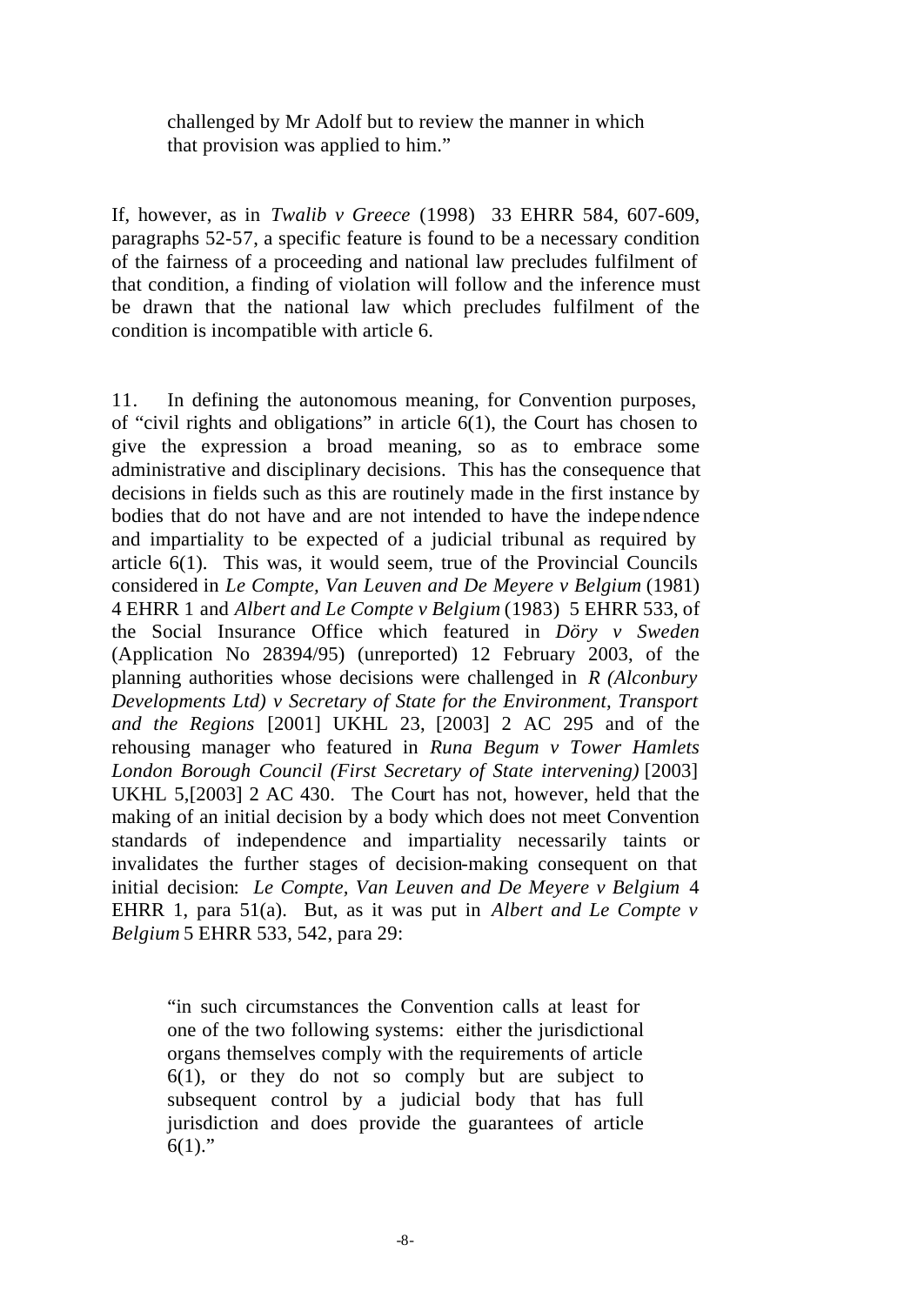Thus, in cases such as *Le Compte* and *Albert* much of the argument turned on whether the Belgian Court of Cassation had the competence and provided the guarantees necessary to remedy deficiencies at lower levels.

12. The Court has distinguished between bodies making administrative and disciplinary decisions of the character just considered and what it has called "courts of the classic kind", "integrated within the standard judicial machinery of the country", and has described a criminal court as "a proper court in both the formal and the substantive meaning of the term": *De Cubber v Belgium* (1984) 7 EHRR 236, 248, paragraph 32. Such a court must be independent (*Findlay v United Kingdom* (1997) 24 EHRR 221) and it must be, and appear to be, impartial, in the subjective and objective senses defined by the Court (*De Cubber*, 7 EHRR 236, 243-246, paras 24-30). The Court has given guidance on some of the main constituent elements of a fair criminal trial. Thus, in *Colozza v Italy* (1985) 7 EHRR 516, 523, para 27, it said that:

"the object and purpose of [article 6] taken as a whole show that a person 'charged with a criminal offence' is entitled to take part in the hearing. Moreover, subparagraphs (c), (d) and (e) of paragraph (3) guarantee to 'everyone charged with a criminal offence' the right 'to defend himself in person', 'to examine or have examined witnesses' and 'to have the free assistance of an interpreter if he cannot understand or speak the language used in court', and it is difficult to see how he could exercise these rights without being present."

An adversarial procedure, with equality of arms and proper disclosure between prosecution and defence, has similarly been seen as fundamental to the fairness of a criminal trial (*IJL, GMR and AKP v United Kingdom* (2000) 33 EHRR 225, 254, para 112).

13. In non-criminal cases such as *Le Compte* and *Albert,* above, the Court has attached very considerable importance to the article 6 requirement that the hearing be in public. In criminal cases this requirement is no less important. In *Riepan v Austria* Reports of Judgments and Decisions 2000-XII, para 27 the Court reiterated: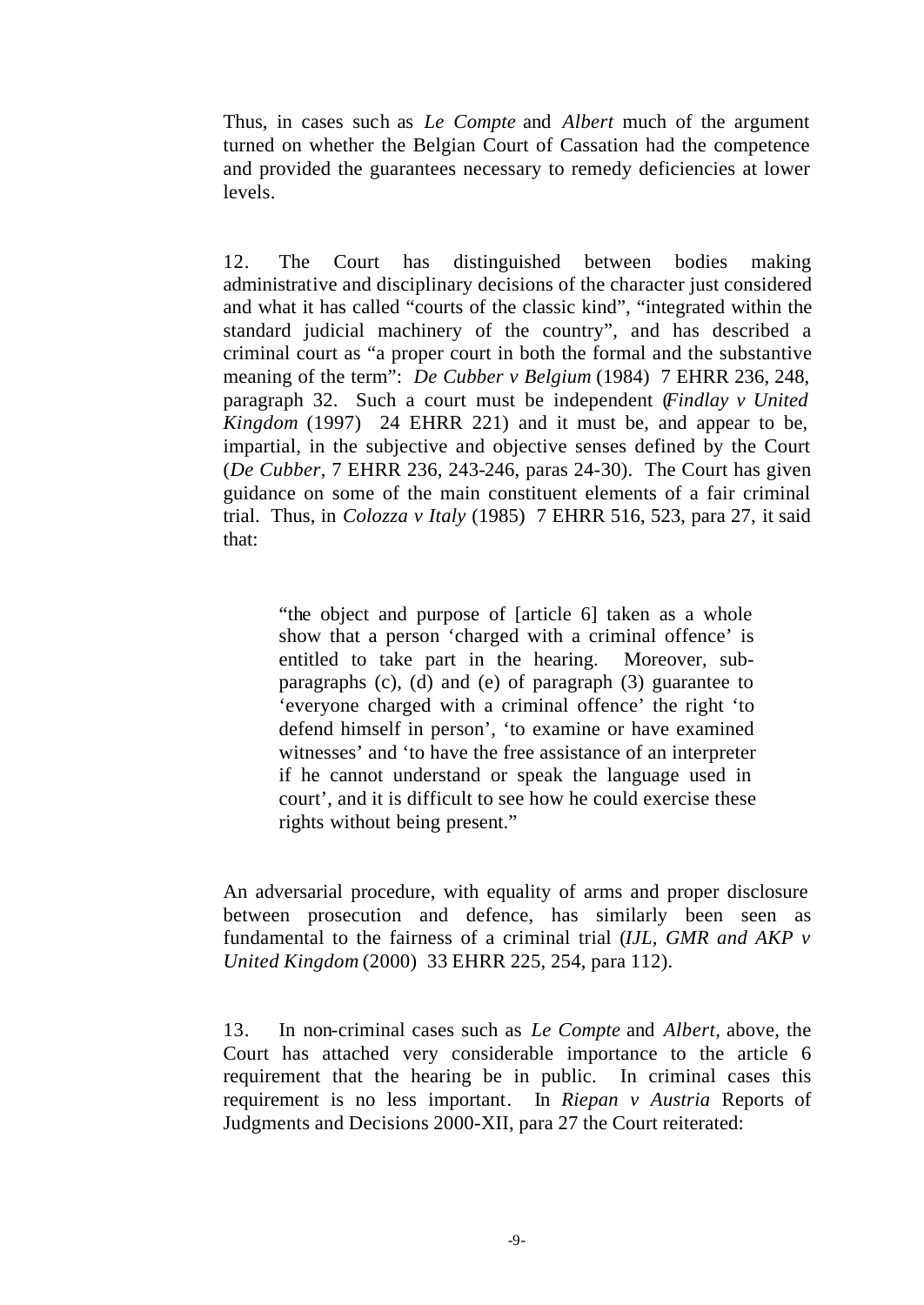"that the holding of court hearings in public constitutes a fundamental principle enshrined in paragraph 1 of article 6."

Just as criminal trials of the classic kind must be before independent and impartial tribunals (*De Cubber*, 7 EHRR 236, 248-249, paras 32-33; *Findlay*, 24 EHRR 221, 246, para 79), so do they require "the same kind of fundamental guarantee in the form of publicity" (*Riepan*, para 40). The Court has held that the entitlement to a public hearing ordinarily implies a right to an oral hearing (*Göç v Turkey* Reports of Judgments and Decisions 2002-V, p 193, para 47; *Döry v Sweden* 12 February 2003 para 37), although this is a right which may be waived and there may be exceptional circumstances that justify dispensing with such a hearing (ibid). According to the dissenting minority in *Göç*, the Court's case law lays down three criteria for determining whether there are "exceptional circumstances" which justify dispensing with a public hearing:

"there must be no factual or legal issue which requires a hearing; the questions which the court is required to answer must be limited in scope and no public interest must be at stake."

Article 6(1) primarily concerns courts of first instance (*De Cubber* p 248, para 32), and it is clearly applicable to the imposition of sentence (*Findlay*, p 243, para 69). The Convention jurisprudence would appear to support the respondent's contention that an oral hearing should, where fairness requires it, be held before a minimum term is set for an existing prisoner such as the respondent, and thus to show that paragraph 11(1) of Schedule 22 is incompatible with the Convention.

14. As in the administrative and disciplinary cases considered above, however, the Court, reviewing the overall fairness of the proceedings in question, has not held that a violation of an article 6 requirement at an early stage of criminal proceedings is necessarily irremediable. In *Adolf v Austria* 4 EHRR 313 the presumption of the applicant's innocence was infringed by a lower court, but this was held to be fully remedied by the decision of a higher court. In *Edwards v United Kingdom* 15 EHRR 417 the prosecution failed to make proper disclosure at trial, but its failure was remedied by a full hearing in the Court of Appeal. As it was put in *Kyprianou v Cyprus* (Application No 73797/01) (unreported) 27 January 2004, para 43: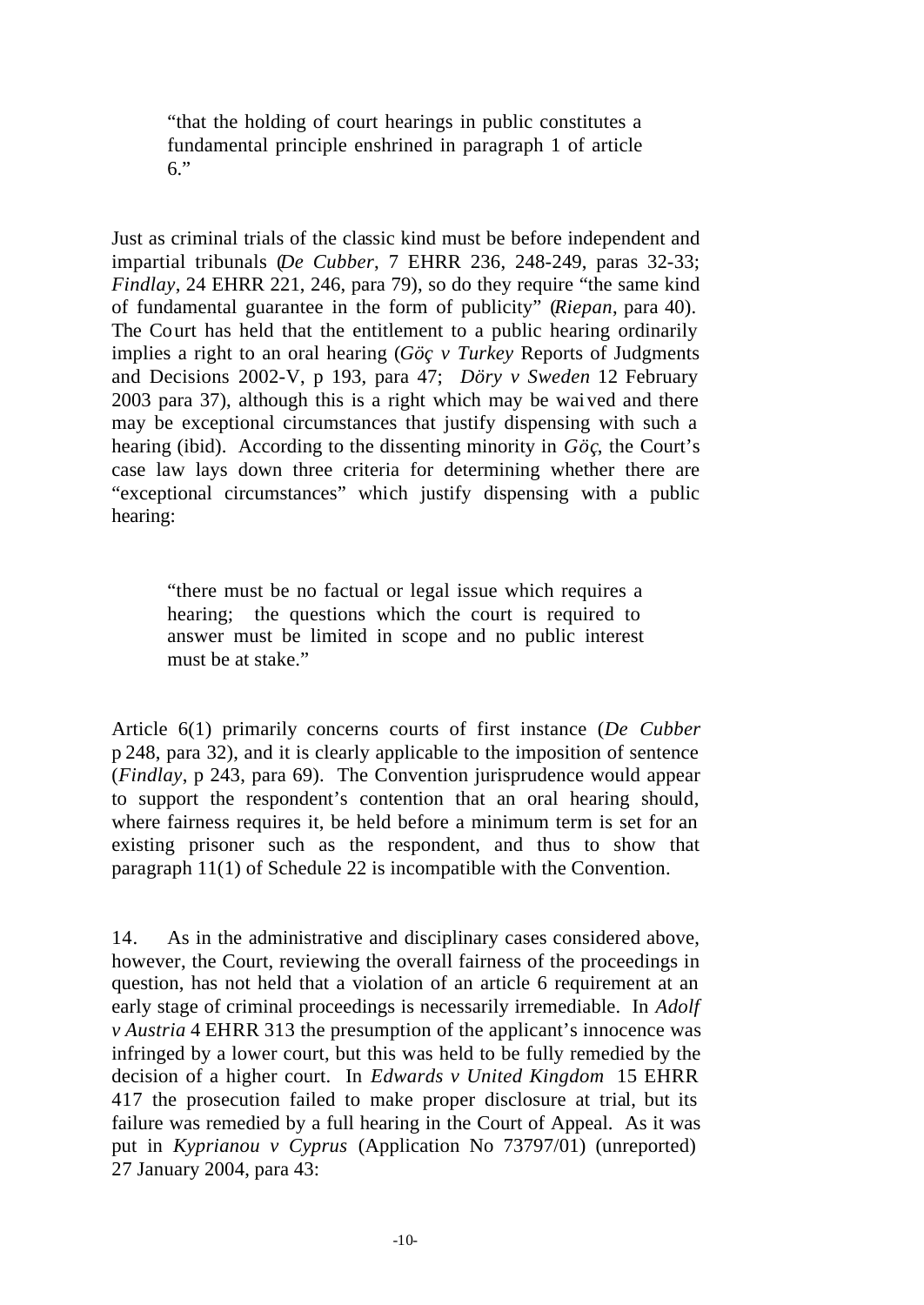"it is possible for a higher tribunal, in certain circumstances, to make reparation for an initial violation of the Convention."

15. The circumstances in which a higher tribunal may make reparation for an initial violation of the Convention at a lower level have been identified by the Court in a number of cases. Thus in *De Cubber* the defect related to the impartiality of the first instance court and (7 EHRR 236, 249, para 33) it was held that:

"the Court of Appeal did not cure that defect since it did not quash on that ground the judgment of 29 June 1979 in its entirety."

In *Colozza v Italy* 7 EHRR 516, 525, para 31-32 the Convention was violated by a court's trial of the applicant in his absence without notice to him, and this was never redressed by the higher courts since his case:

"was at the end of the day never heard, in his presence, by a 'tribunal' which was competent to determine all the aspects of the matter."

In *Findlay* 24 EHRR 221, 246, para 79, the court-martial's lack of independence could not be corrected by any subsequent review proceedings. It was noted in *Twalib v Greece* that there were (33 EHRR 584, 604, para 40) "serious shortcomings in the fairness of the proceedings at first instance", which were partly remedied on appeal, but not wholly, since the applicant was obliged to be legally represented in the Court of Cassation, he had no means to pay for legal representation and legal aid was unavailable. In *Rowe and Davis v United Kingdom* 30 EHRR 1, unlike *Edwards v United Kingdom* 15 EHRR 417, a prosecution failure to make full disclosure at trial was not remedied by review in the Court of Appeal, which lacked the trial judge's ability to assess and monitor the evidence. It was held in *Riepan v Austria* that the lack of publicity at first instance could not be remedied by anything less than a complete re-hearing before the appellate court, which had not occurred. In *Condron v United Kingdom* (2001) 31 EHRR 1, a trial judge's failure to direct the jury adequately on the drawing of inferences from the applicants' silence was not remedied by a subsequent hearing in the Court of Appeal: the Court of Appeal was concerned with the safety of the applicants' convictions, not with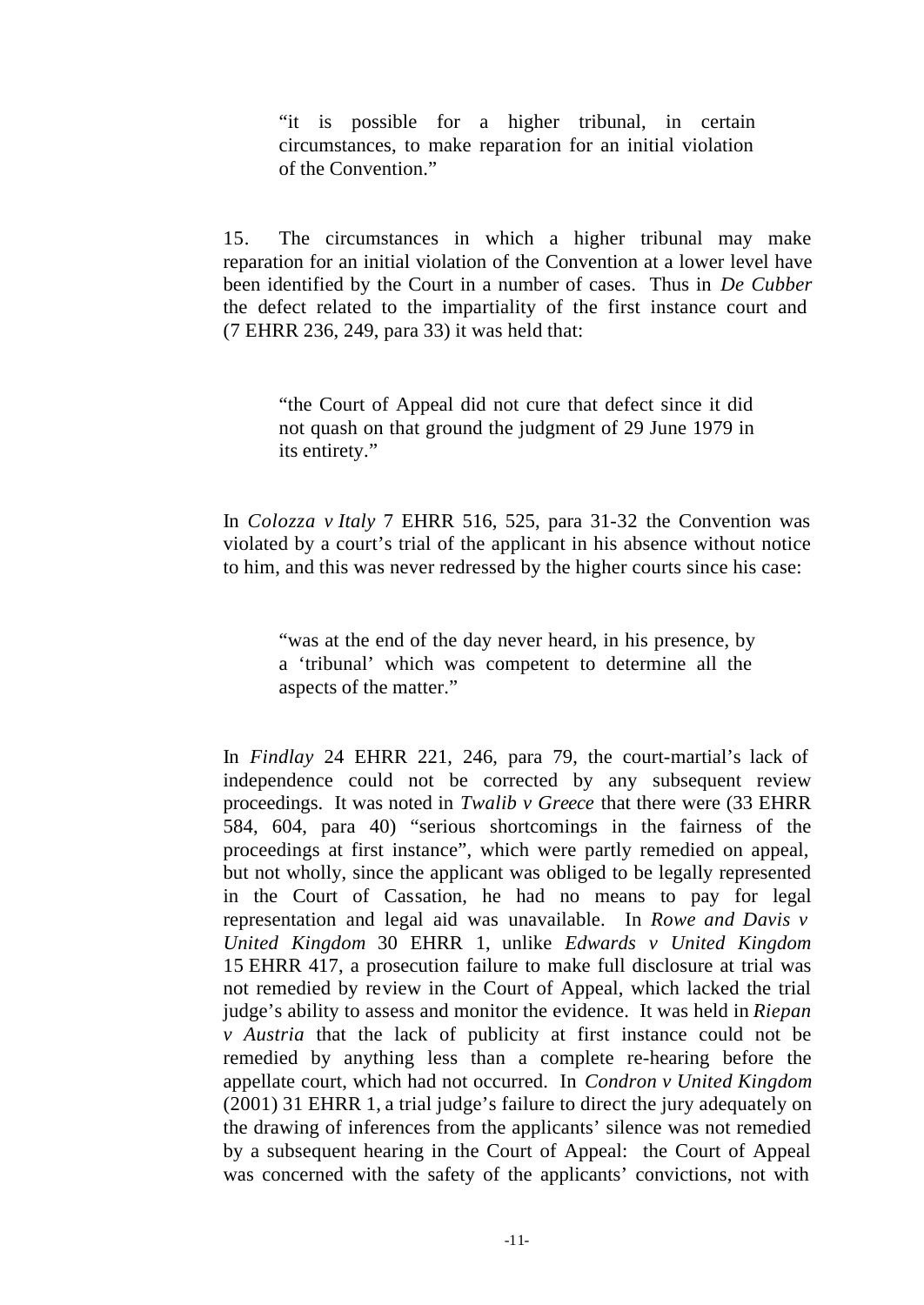whether they had in the circumstances received a fair trial, and (p 24, para 65):

"In the Court's opinion, the question whether or not the rights of the defence guaranteed to an accused under article 6 were secured in any given case cannot be assimilated to a finding that his conviction was safe in the absence of any enquiry into the issue of fairness."

In *Kyprianou v Cyprus*, 27 January 2004, where the applicant's complaint related to the independence and impartiality of the first instance court, the defect was not remedied by review of the decision by the Supreme Court. It was held (para 44):

"There was no retrial of the case by the Supreme Court. As a court of appeal, the Supreme Court did not have full competence to deal de novo with the case, but could only review the first instance judgment for possible legal or manifest factual errors. It did not carry out an ab initio, independent determination of the criminal charge against the applicant for contempt of the Assize Court. Furthermore, the Supreme Court found that it could not interfere with the judgment of the Assize Court, accepting that that court had a margin of appreciation in imposing a sentence on the applicant."

16. It is plain beyond argument that the imposition of sentence at first instance is part of a criminal trial and ought in any ordinary case to take place in public at a hearing at which the defendant is present and represented and able to participate. That is a basic condition of fairness. I am prepared to accept, in agreement with counsel and the Divisional Court, that in the unique situation addressed by paragraphs 3 and 6 of Schedule 22, fairness will not, in many cases, require an oral hearing, to which many existing prisoners may in any event waive their right. In those cases where fairness does require an oral hearing, however, and the respondent's case may or may not be one such, it seems to me that paragraph 11(1), in precluding the possibility of an oral hearing at first instance, is incompatible with the Convention. I would accept that there might be cases in which the Court, reviewing the course of proceedings retrospectively to assess their overall fairness, might hold that a hearing in the Court of Appeal had remedied the lack of an oral hearing at first instance and that there had, in the event, been no violation. But even if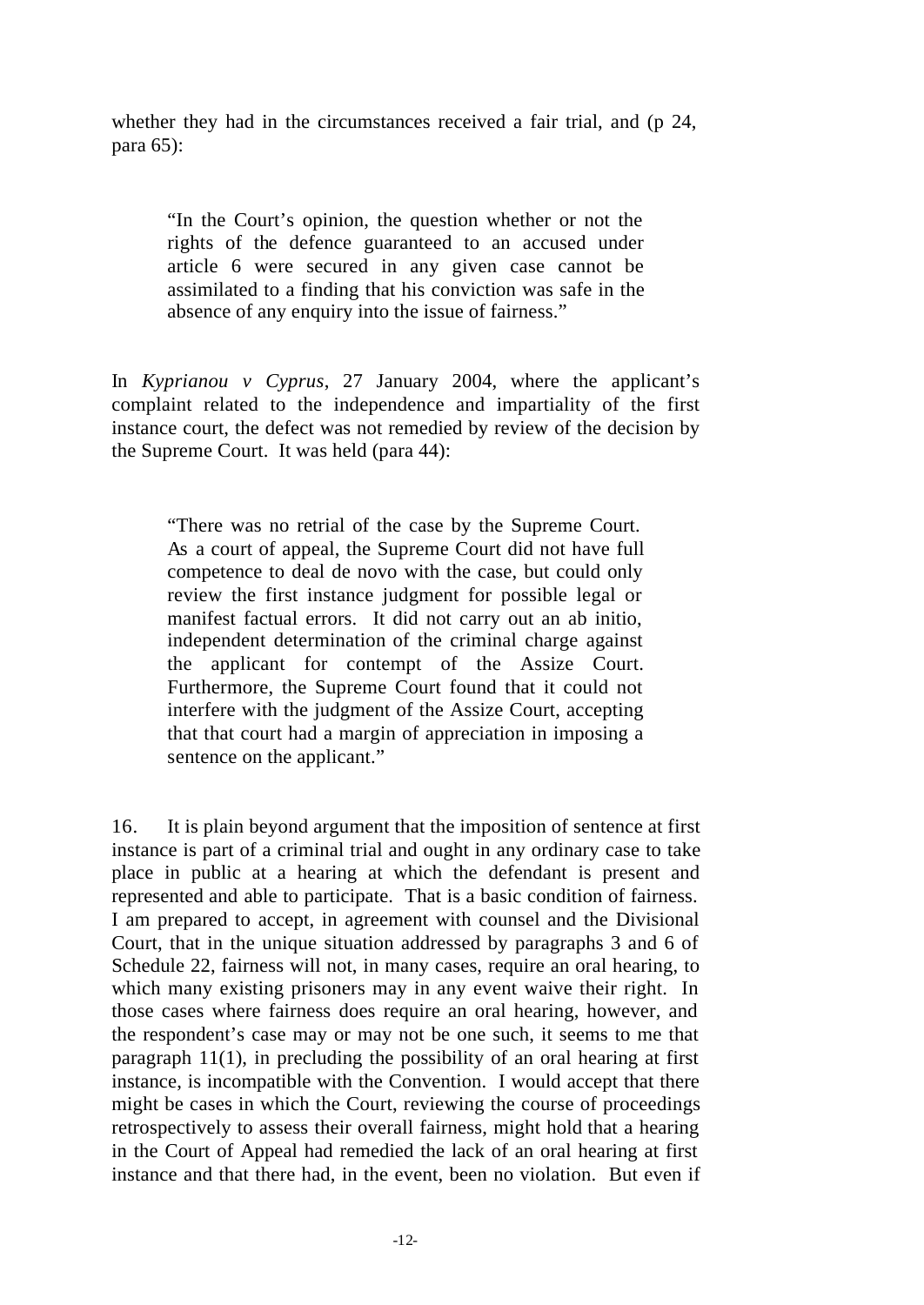that were an inevitable result I doubt if it would entitle one to regard paragraph 11(1) as compatible, and in my view there are a number of reasons why such a result is by no means inevitable. First, there would be no oral hearing at all unless leave to appeal were granted, and it might or might not be granted. Secondly, the ordinary grounds for granting leave to appeal against sentence are that a sentence is manifestly excessive or wrong in principle. It must be very doubtful, given the express terms of paragraph 11(1), that leave could or would be given on the ground that denial of an oral hearing was unfair. Thirdly, the Court of Appeal would be concerned to resolve whether the term imposed by the judge was manifestly excessive or wrong in principle. It would not focus its attention on the fairness of the procedure, mandated by statute, by which the term had been determined. It could not quash the determination on grounds of unfairness, nor remit the case to a High Court judge with jurisdiction to remedy the previous unfairness by holding an oral hearing. Fourthly, the function of the Court of Appeal on hearing sentence appeals is not to conduct a hearing de novo. It is a court of review. It gives weight to the order made at first instance, and substitutes its own decision only if persuaded that the first instance decision is erroneous to a significant extent. Fifthly, the prisoner loses what the Convention, combined with domestic law, should afford him: an oral hearing before the term is determined and the opportunity, if arguable grounds of appeal are shown, to challenge that determination at an oral appellate hearing. Where a prisoner faces the prospect of imprisonment for the whole of his life (Schedule 21 to the 2003 Act, paragraph  $4(1)$  or for a very lengthy period (paragraph  $5(1)$ ) and fairness requires an oral hearing, this is not an entitlement of which he should be lightly deprived.

17. I agree with the Divisional Court that paragraph 11(1) is incompatible with the Convention. The Secretary of State expressly accepted that, if the House reached that conclusion, paragraph 11(1) should be read subject to an implied condition that the High Court judge has the discretion to order an oral hearing, where such hearing is required to comply with a prisoner's rights under article 6(1) of the Convention. Thus the discretion may be exercised when, and only when, an oral hearing is necessary to meet the requirement of fairness. Thus no argument was addressed to the scope of the interpretative duty imposed by section 3 of the 1998 Act, and it is unnecessary to form an opinion whether the Divisional Court's interpolation, if challenged, would be sustainable.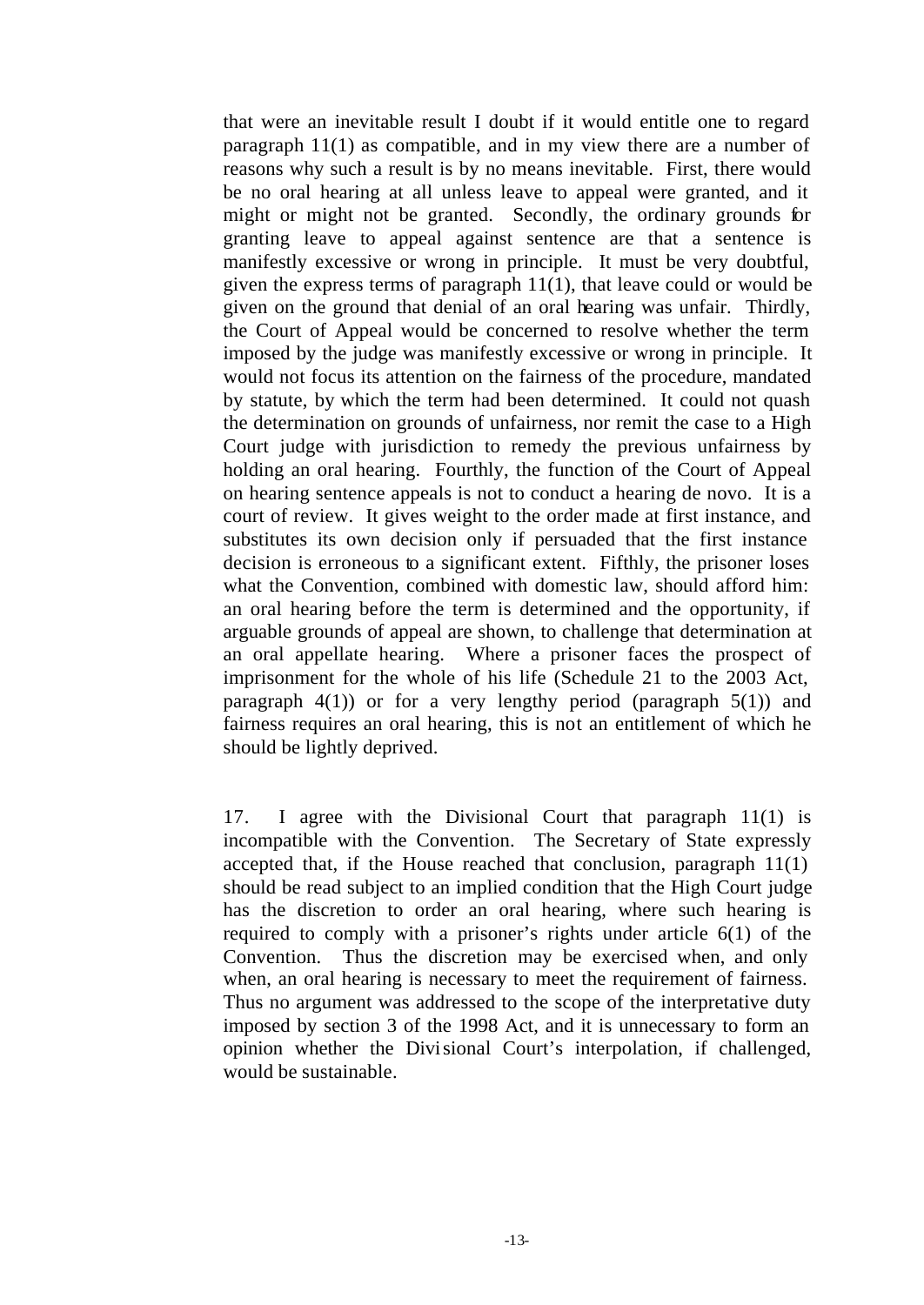18. For these reasons, and those given by my noble and learned friends Lord Hoffmann and Lord Brown of Eaton-under-Heywood, I would dismiss this appeal.

# **LORD HOFFMANN**

My Lords,

19. In *R (Anderson) v Secretary of State for the Home Department* [2003] 1 AC 837 this House decided that the law by which the Home Secretary had the power to determine the minimum period of a mandatory life sentence which had to be served before a prisoner was eligible for release on licence was incompatible with the principle of the separation of powers as expressed in article 6 of the European Convention on Human Rights. In response to this decision, Parliament passed section 269 of the Criminal Justice Act 2003 which, in respect of offences committed on or after the date upon which it came into force (18 December 2003), transferred the power to the trial judge.

20. Schedule 22 to the 2003 Act contains transitional provisions for prisoners who had committed offences before the commencement date for which, on conviction, they were liable to a mandatory life sentence. They fall into three categories: (1) those whose minimum periods had already been fixed and notified to them by the Home Secretary (2) those who had been sentenced but not yet notified of their minimum periods (3) those who had not yet been sentenced. This appeal is concerned with the second category.

21. Paragraph 6 of the Schedule requires that in the case of a prisoner in the second category, the Home Secretary must refer his case to the High Court to fix the minimum period. Thus the new procedure satisfies the principle of the separation of powers which was infringed in the *Anderson* case. But paragraph 11 of the Schedule provides that the reference is to be determined "by a single judge of the High Court without an oral hearing". The question in this appeal is whether this procedure does not infringe another requirement of justice, namely that it should be done in public.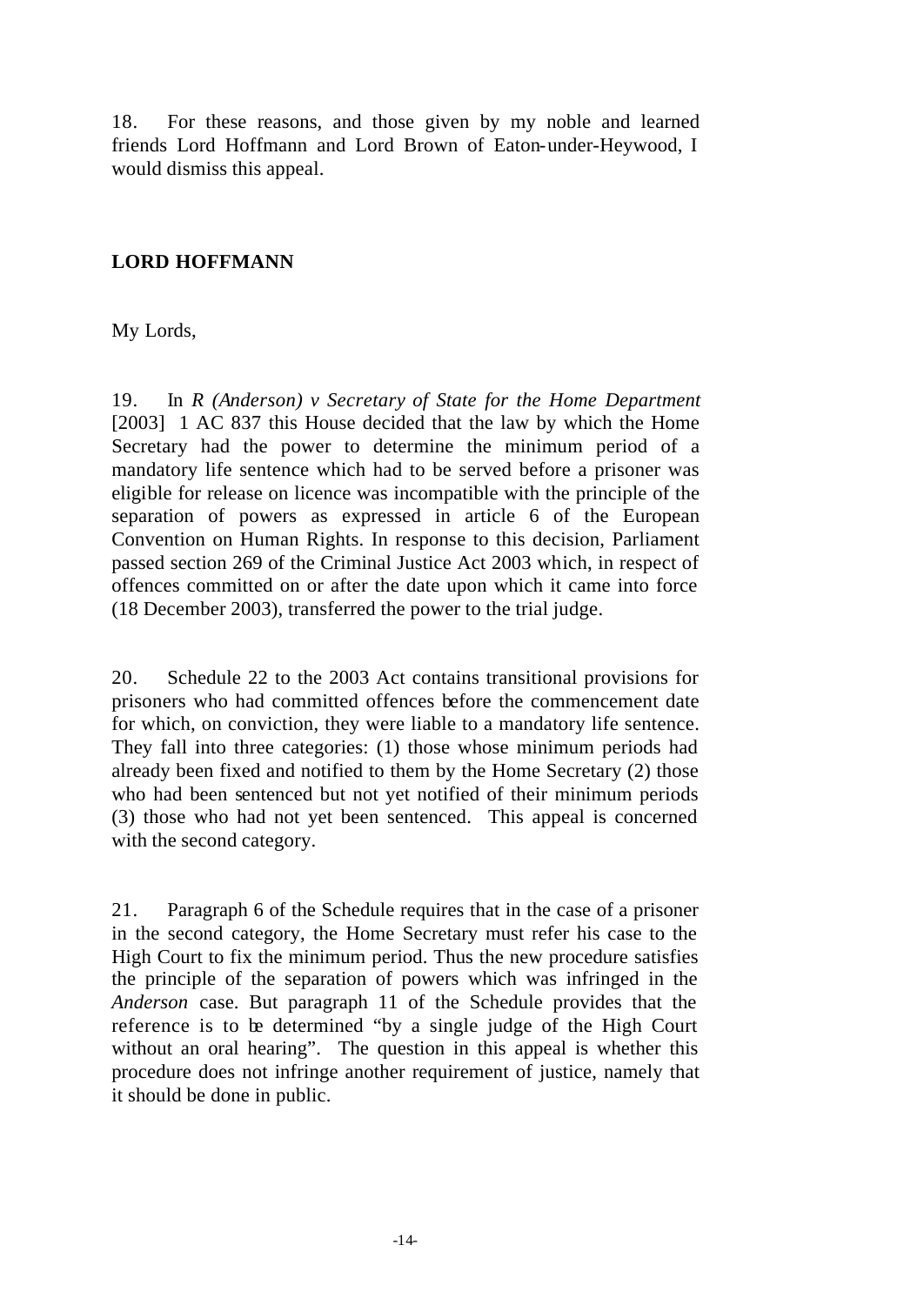22. The *Anderson* case decided that the determination of the minimum period forms part of the process of sentencing. That is why it is a matter for the judicial rather than the executive branch of government. The same reasoning leads to the conclusion that it is part of the trial and that the accused is prima facie entitled to a public hearing not only on the question of his guilt or innocence but also, when convicted, on the determination of his sentence. I say prima facie because it is accepted there may be exceptional cases in which no public hearing is required. Cases of references under paragraph 6 will often be exceptional in this way because there may already have been an opportunity for the prisoner's counsel to address the judge in mitigation before he recommended a minimum term to the Home Secretary and a further oral hearing would serve no purpose. But Mr Crow, who appeared on behalf of the Home Secretary, accepted that there could be cases in which justice required an oral hearing but paragraph 11(1) did not allow it.

23. Mr Crow submits, however, that the absence of an oral hearing before the determination of sentence can be put right by an appeal. If the prisoner appeals against the length of the minimum sentence, he will be given an oral hearing in the Court of Appeal. The court will even be able to allow him to adduce fresh evidence if it considers it appropriate to do so. In that way he will achieve an oral hearing and, taking the proceedings before the judge and the Court of Appeal together, he will have had a public hearing before his sentence is finally determined. This, says Mr Crow, should satisfy the Strasbourg court that United Kingdom law complies with article 6.

24. The Divisional Court did not think that this was right and nor do I. The hearing before the judge and the hearing in the Court of Appeal have different functions. The function of the judge is to determine the minimum period. The function of the Court of Appeal is to decide whether the sentence was one which the judge could lawfully and properly impose. In the case of a prisoner who says that justice demanded that his minimum period should not have been fixed without an oral hearing, his complaint is not primarily that the judge has imposed too long a sentence. He is saying that the judge should not have imposed any sentence without giving him an oral hearing. No doubt he hoped that if there had been an oral hearing, he would have been given a shorter sentence. But his challenge is to the procedure and not to the substantive decision. If this complaint is a good one, it is hard to see how matters can be mended by the fact that the prisoner had an oral hearing in the Court of Appeal. The only way to give him the hearing to which he was entitled would be to remit the matter for an oral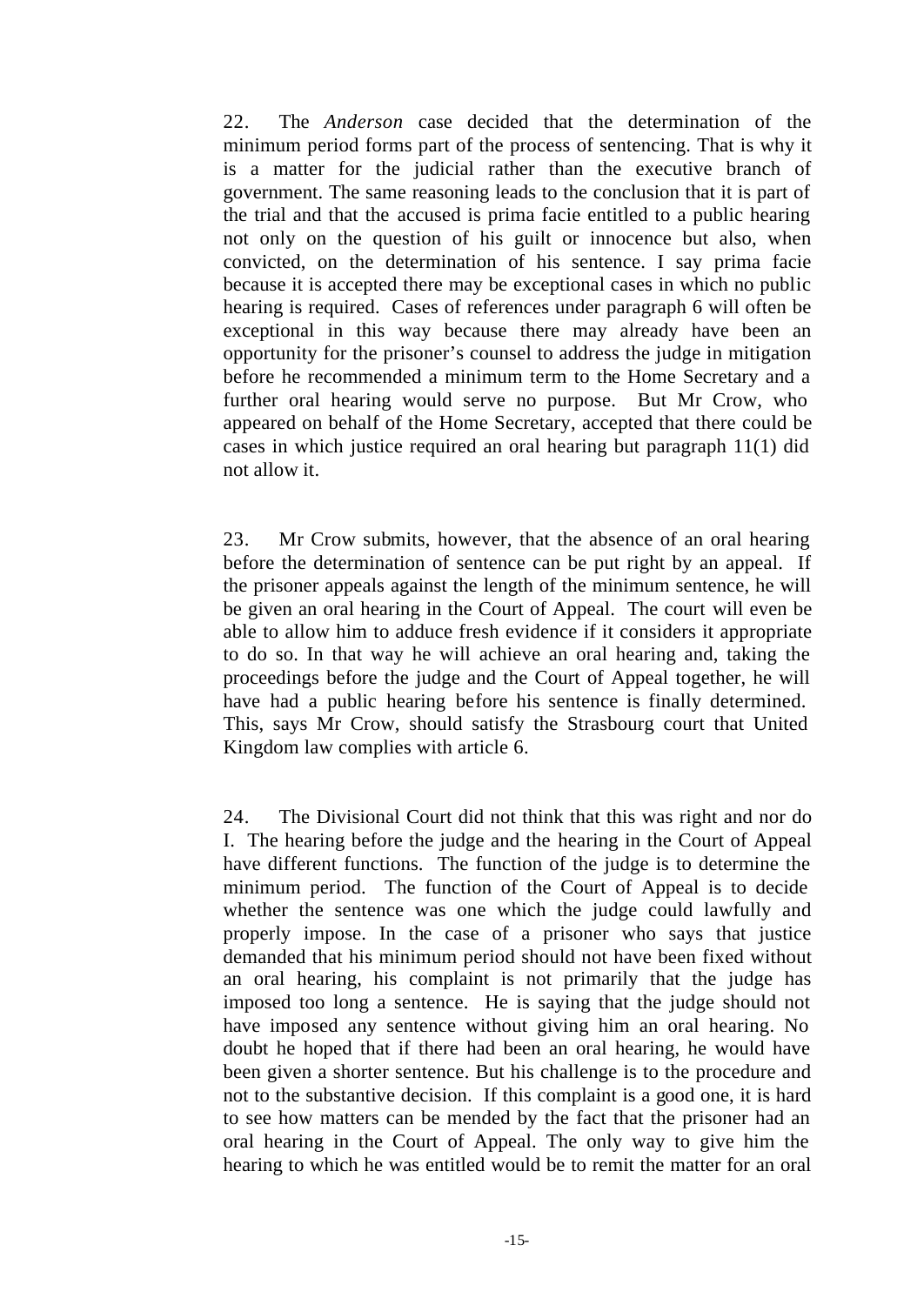hearing before the judge. But that would be precluded by paragraph 11(1) and in any case the Court of Appeal has no power to remit the question of sentence to the judge.

25. Such a conclusion seems to me in accordance with the Strasbourg jurisprudence. In *Riepan v Austria* Reports of Judgments and Decisions 2000-XII the applicant had been convicted of a criminal offence at a private hearing within the prison in which he was serving a sentence for earlier crimes. He appealed to the Court of Appeal, where a public hearing took place but his appeal was dismissed. The European Court said (at para 40) that it had in earlier decisions rejected the submission that in ordinary criminal proceedings a defect at first instance in the "tribunal's independence and impartiality" could be remedied at a later stage: see *De Cubber v Belgium* (1984) 7 EHRR 236; *Findlay v United Kingdom* (1997) 24 EHRR 221. The accused was entitled to "a firstinstance tribunal that fully met the requirements of article 6.1". It went on to say:

"The court considers that a normal criminal trial requires the same kind of fundamental guarantee in the form of publicity. As stated above, by rendering the administration of justice transparent, the public character of a criminal trial serves to maintain confidence in the courts and contributes to the achievement of the aim of article 6.1, namely a fair trial. To this end, all the evidence should, in principle, be produced in the presence of the accused at a public hearing with a view to adversarial argument … Given the possible detrimental effects that the lack of a public hearing before the trial court could have on the fairness of the proceedings, the absence of publicity could not in any event be remedied by anything other than a complete re-hearing before the appellate court."

26. This case is in my opinion a rejection of Mr Crow's submission. It is necessary, however, to distinguish two lines of the authority in which the Strasbourg court has held that deficiencies in the trial process may be remedied by the proceedings on appeal. The first concerns cases in which the irregularities at the trial have not related to fundamental questions such as the impartiality of the tribunal or the public character of the hearing but rather to matters affecting the accuracy of the decision. Thus in *Edwards v United Kingdom* (1992) 15 EHRR 417 the prosecution had failed to disclose to the applicant, before his trial and conviction for robbery and burglary, that the fingerprints of a neighbour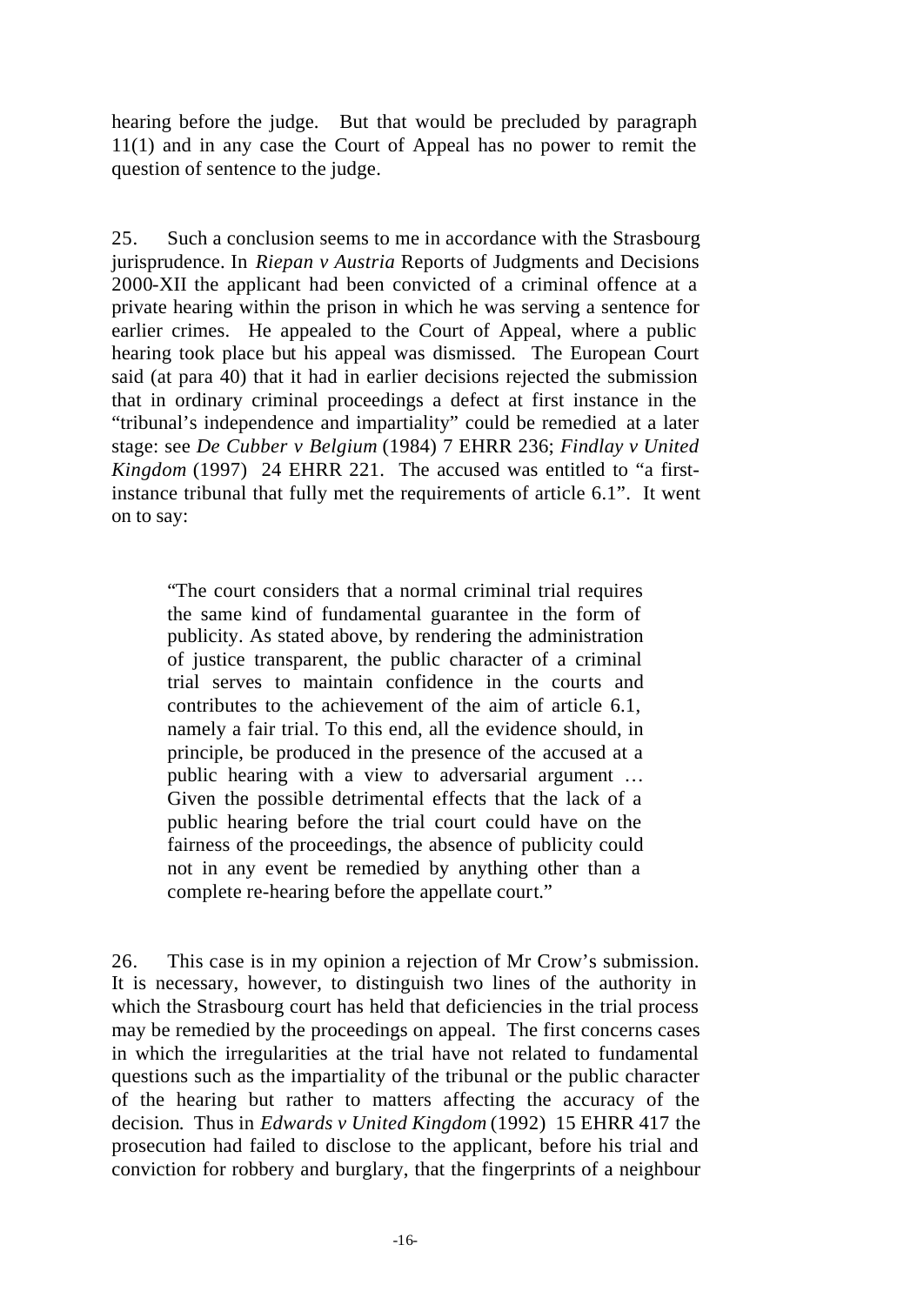had been found at the premises and that one of the victims who had caught a fleeting glimpse of the burglar had then failed to identify him in an album of police photographs. The Court of Appeal said that there had been some "slipshod police work" but that it was satisfied that disclosure would have made no difference to the outcome and that the convictions were safe. The Strasbourg court said that although there had been a defect in the trial proceedings, it was remedied by the subsequent procedure in the Court of Appeal. The Court of Appeal made a fair examination of whether the non-disclosure had mattered and came to the conclusion that it did not. Such a case is obviously very different from one in which the first instance procedure is fundamentally flawed.

27. The other cases which must be distinguished are those in which article 6 has been held to apply to administrative and disciplinary decisions. The doctrinal peculiarities of this jurisprudence have been discussed in *R (Alconbury Developments Ltd v Secretary of State for the Environment, Transport and the Regions* [2003] 2 AC 295 and *Runa Begum v Tower Hamlets London Borough Council (First Secretary of State intervening)* [2003] 2 AC 430. They arise from the fact that although one of the main purposes of article 6 is to maintain the principle of the separation of powers and the basic principles of justice which must be observed by the judicial branch of government, the Strasbourg court has held the article applicable to executive and domestic decisions as well. The position which the court has now reached could be equally well expressed by saying that executive and domestic decisions are *not* subject to article 6 but that (1) there must be adequate judicial review of such decisions and (2) article 6 applies to the proceedings for judicial review. This is not, however, the way the court has chosen to express itself. It says that, in principle, administrative and disciplinary decisions *are* subject to article 6, but that the most fundamental requirements of article 6 may be omitted (such as the impartiality of the tribunal and the public nature of the hearing) provided that (1) there is adequate judicial review and (2) the proceedings for judicial review comply with article 6. Mr Crow is therefore right to say that in these cases a right of appeal or review can make up for a fundamental failure of the first decision-maker to comply with article 6. But this doctrine is confined to administrative and disciplinary cases in which the principle of the separation of powers does not require the decision to be made by the judicial branch of government. It has no application to what the European Court in *Riepan v Austria* (at para 40) called "proceedings before courts of a classic kind".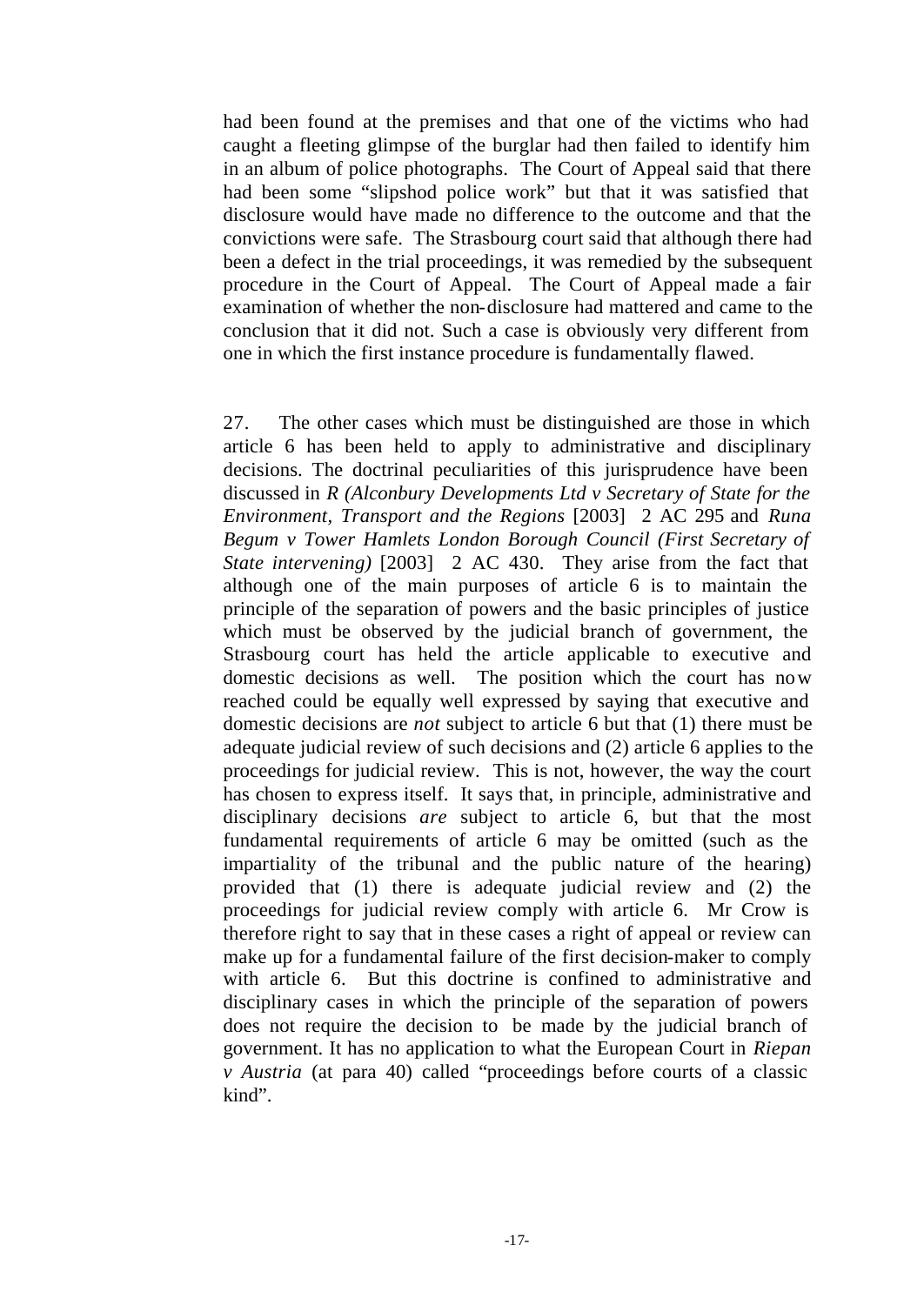28. There is one more curious feature of the Strasbourg jurisprudence to which I would draw attention. The court has always held that the terms "determination of … civil rights and obligations" or of a "criminal charge" have an "autonomous" meaning applicable to all Member States, whether or not the domestic law would regard the proceedings as falling within one or other of those descriptions. But in *De Cubber v Belgium* 7 EHRR 236, para 32 the court appeared to be saying that the question of whether article 6 applied with full force or in the attenuated form in which it is applied to administrative decisions or domestic tribunals depends upon whether the domestic law would regard the case as ordinary civil or criminal proceedings appropriate for decision by the judicial branch of government. This criterion has been repeated in subsequent cases: see, for example, *Riepan* at para 40. But I must respectfully say that I find it illogical to look to domestic law on this point. The preservation of the principle of the separation of powers is a fundamental purpose of article 6 and it would be strange if a Member State could avoid the full requirements applicable to "classic" judicial proceedings by characterising the relevant decision in domestic law as "administrative". The questions of whether article 6 applies in full strength, in attenuated form, or not at all, should each receive answers founded on autonomous principles.

29. It follows that paragraph  $11(1)$ , in excluding the possibility of an oral hearing, is incompatible with Convention rights. The Divisional Court decided that the incompatibility could be removed by construing the sub-paragraph, pursuant to section 3 of the 1998 Act, to be subject to an implied qualification which gives the High Court a discretion to order an oral hearing when this is necessary to satisfy the prisoner's rights under article 6. Neither side challenged this proposition and your Lordships are therefore not asked to decide whether such a bold exercise in "interpretation" is permissible. For these reasons, as well as those of my noble and learned friends, Lord Bingham of Cornhill and Lord Brown of Eaton-under-Heywood, I would dismiss the appeal.

## **LORD RODGER OF EARLSFERRY**

My Lords,

30. I agree with my noble and learned friends that, for the reasons that they give, the appeal should be dismissed. Since the point was not argued, however, I am not to be taken as holding that section 3 of the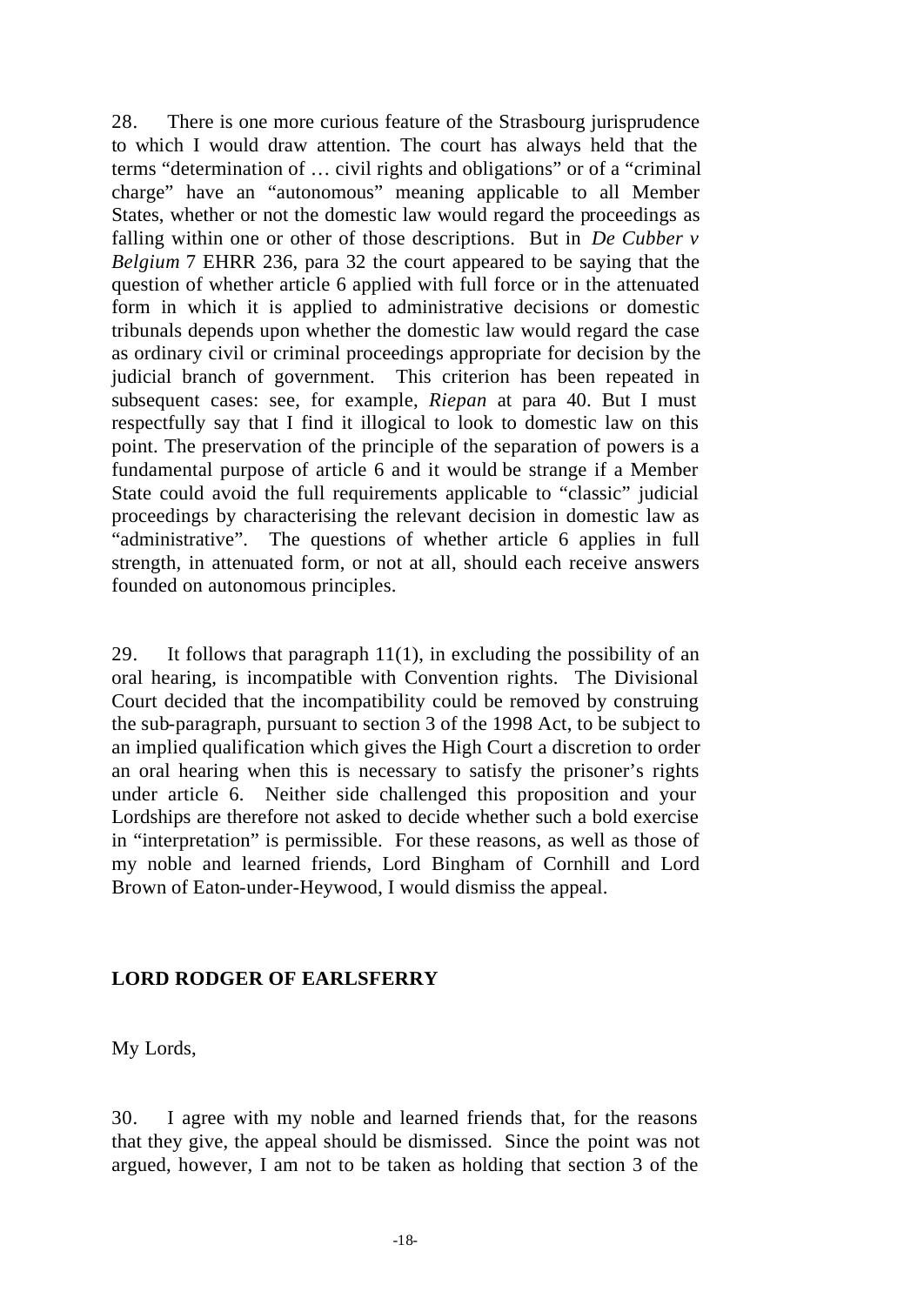Human Rights Act 1998 was warrant for the interpretation of paragraph 11(1) of Schedule 22 to the Criminal Justice Act 2003 adopted by the Divisional Court.

31. In terms of article 6(1) of the European Convention a state party guarantees that, in the determination of any criminal charge against him, everyone is entitled to a fair and public hearing by an independent and impartial tribunal "as a matter of fairness": *Monnell and Morris v United Kingdom* (1988) 10 EHRR 205, 225, para 67. It is the right to the public hearing that involves the right to an oral hearing. The Secretary of State accepts that the guarantee applies to the determination and imposition of sentence. This is hardly surprising since sentencing in secret is one of the most obvious and dangerous abuses that article 6 is designed to root out. So "article 6(1) concerns primarily courts of first instance" (*De Cubber v Belgium* (1984) 7 EHRR 236, 248, para 32) and in a normal criminal case the accused is entitled to a first instance tribunal that fully meets the requirements of article 6(1) in the form of publicity (*Riepan v Austria* Reports of Judgments and Decisions 2000- XII, para 40). The Secretary of State's argument that the lack of an oral hearing in a first instance criminal trial can be made good by an appeal hearing in public must therefore be rejected as inconsistent with both principle and authority.

32. It appears that the respondent is actually now seeking to pursue an appeal against conviction. But at the stage when the case was heard by the Divisional Court he had indicated that he would wish the High Court judge, when setting the minimum term, to consider evidence, including his own oral evidence, about his involvement in the killing of which he had been convicted, since at the trial he had denied any such involvement. The predicament of an accused who has denied being involved in the offence before the jury return their verdict but then wishes to advance submissions about the circumstances in mitigation of sentence is unenviable but not unfamiliar. Perhaps because the respondent said that he wished to lead evidence, in the hearing of the appeal frequent reference was made to an oral hearing as an opportunity for witnesses to give oral evidence and, indeed, to the possibility of the Court of Appeal hearing such evidence. In the British systems oral evidence is, of course, at the forefront, but in other systems to which article 6 applies it plays a less prominent role. Nor is article 6 concerned with the form of the evidence, but rather with securing that the procedure is "adversarial" in the sense that the evidence should be produced in the presence of the accused at a public hearing "with a view to adversarial argument": *Riepan*, para 40. In other words, the defence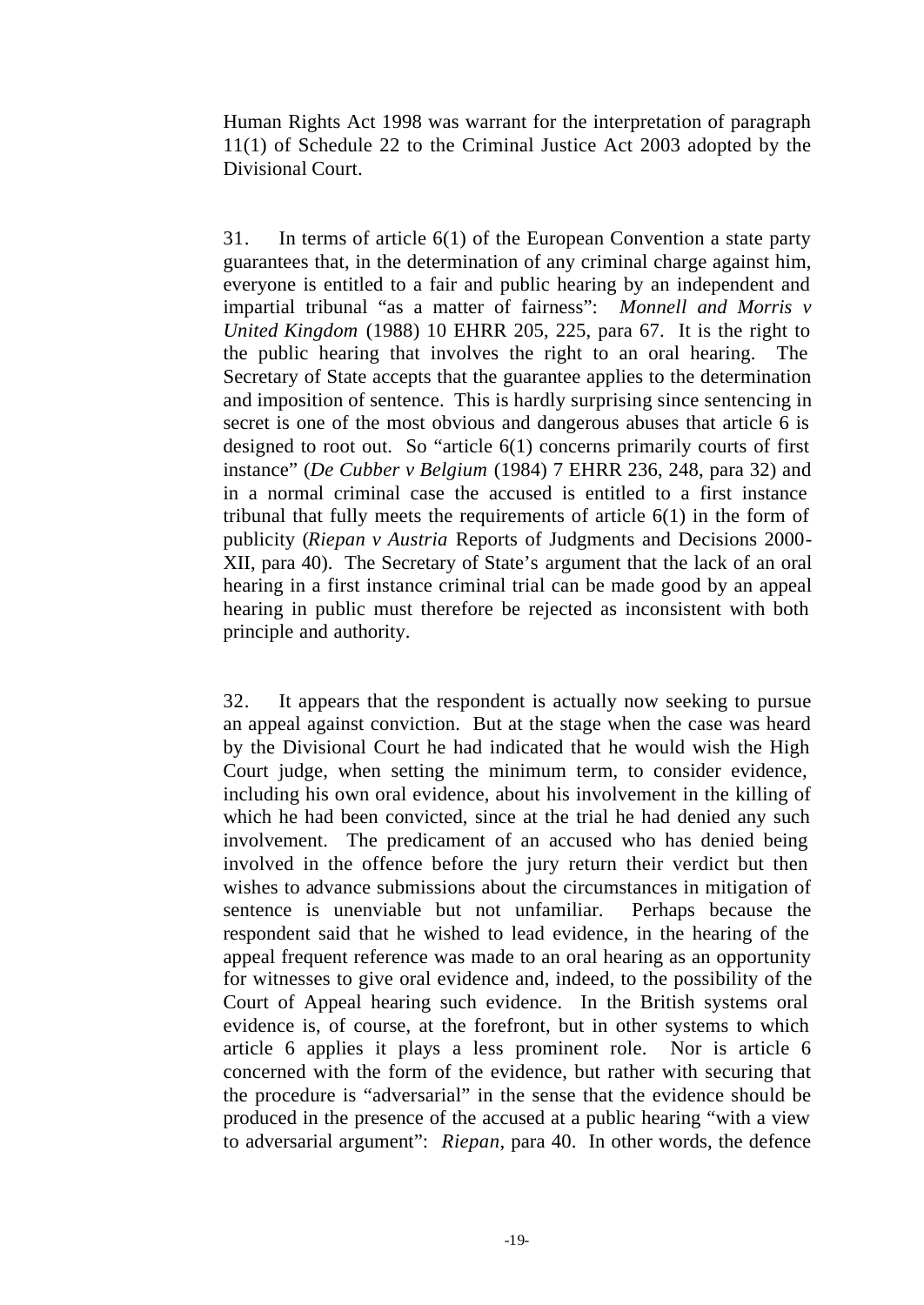should have the opportunity at a public hearing to put the accused's position and to challenge the evidence advanced against him.

33. Although the guarantee of a public hearing in article 6(1) is extremely important, the European Court has recognised that exceptional circumstances may justify dispensing with it. In *Göç v Turkey* Reports of Judgments and Decisions 2002-V p 193, the dissenting judges noted three criteria: there must be no factual or legal issue which requires a hearing; the questions which the court is required to answer must be limited in scope and no public interest must be at stake. None of the cases on which the judges based this useful summary involved criminal proceedings and *Göç* itself involved civil proceedings within the meaning of article 6(1). Lord Hope of Craighead referred to the summary in *R (Dudson) v Secretary of State for the Home Department* [2005] 3 WLR 422, 432, para 30, when deciding that it was not necessary for there to be an oral hearing when the Lord Chief Justice was reviewing the minimum term previously ordered by the Secretary of State in a case where the claimant had been sentenced to be detained during Her Majesty's pleasure. Both my noble and learned friend, Lord Bingham of Cornhill, at p 424E, para 2, and Lord Hope, at p 434A, para 34, were at pains to stress that the operation on which the Lord Chief Justice had been engaged was very different from sentencing at first instance. There is nothing in the cases to suggest that such exceptional circumstances have so far been found to exist in first instance criminal proceedings. This is presumably because such proceedings will, more often than not, involve disputed factual or legal issues and the public interest will generally be at stake. But the Divisional Court has explained all the reasons why the circumstances in which the High Court judge is called on to fix the minimum period in cases like the present make this too a very unusual exercise. Moreover, counsel for the respondent accepted that in many cases of this kind an oral hearing would not be required. It is, however, unnecessary to explore the matter further since the House is affirming the declaration of the Divisional Court that the High Court judge has the discretion to order an oral hearing where such a hearing is required to comply with article 6(1) - in other words, whenever fairness requires.

34. I would comment on one other matter which surfaced during the hearing. Read without the benefit of the Divisional Court's gloss, paragraph 11(1) of Schedule 22 would prevent the judge from holding an oral hearing. It is this statutory bar which means that the guarantee in article 6(1) is violated, since in such a system the prisoner is not "entitled" to an oral hearing. Resort has therefore to be had to the Human Rights Act. Where, however, the legislation permits a judge to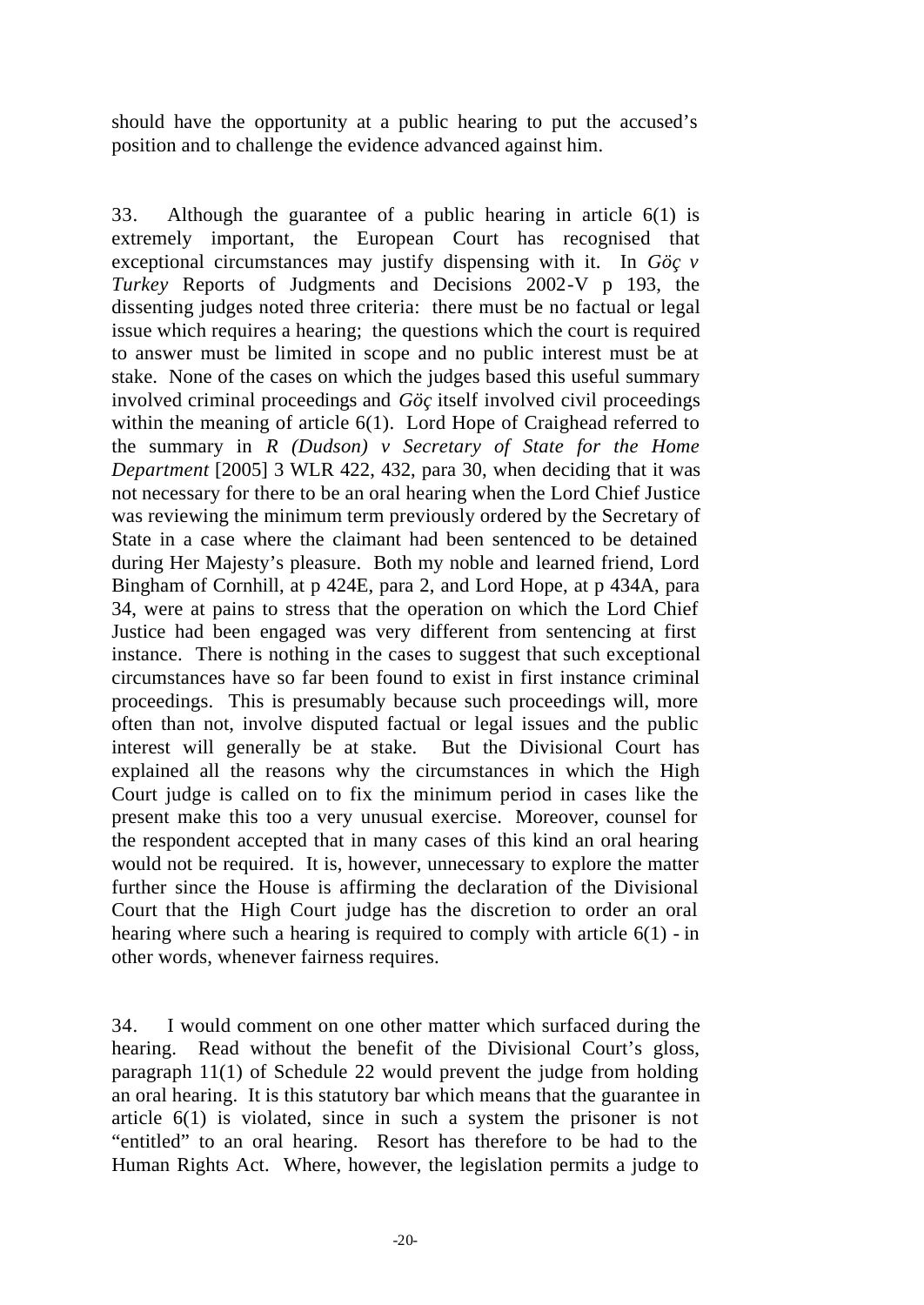hold an oral hearing, the prisoner is "entitled" to that hearing in an appropriate case and the guarantee is given effect. If, in that situation, a judge wrongly declines to hold an oral hearing, the guarantee in article 6(1) operates by the Court of Appeal quashing the relevant proceedings on the ground of the judge's erroneous decision and holding as full a hearing as is necessary to do justice in the circumstances. I respectfully agree with what my noble and learned friend, Lord Brown of Eatonunder-Heywood, is going to say on this matter.

# **LORD CARSWELL**

## My Lords,

35. I have had the advantage of reading in draft the opinions prepared by my noble and learned friends Lord Bingham of Cornhill, Lord Hoffmann and Lord Brown of Eaton-under-Heywood. I agree with their reasons and conclusions and for those reasons I too would dismiss the appeal.

# **LORD BROWN OF EATON-UNDER-HEYWOOD**

## My Lords,

36. I have had the advantage of reading in draft the speech of my noble and learned friend Lord Bingham of Cornhill. I agree with him that this appeal should be dismissed and there is comparatively little that I wish to add.

37. The central issue raised on the appeal is whether paragraph 11(1) of Schedule 22 to the Criminal Justice Act 2003, a provision which on its face denies the sentencing judge any possibility of an oral hearing even when he considers this essential for the fair determination of a mandatory life prisoner's minimum term, is compatible with the prisoner's right to a fair trial, more particularly to "a fair and public hearing", under article 6 of the European Convention on Human Rights. It is the Crown's somewhat surprising contention that it is, a contention founded on the proposition that the prisoner in such a case will obtain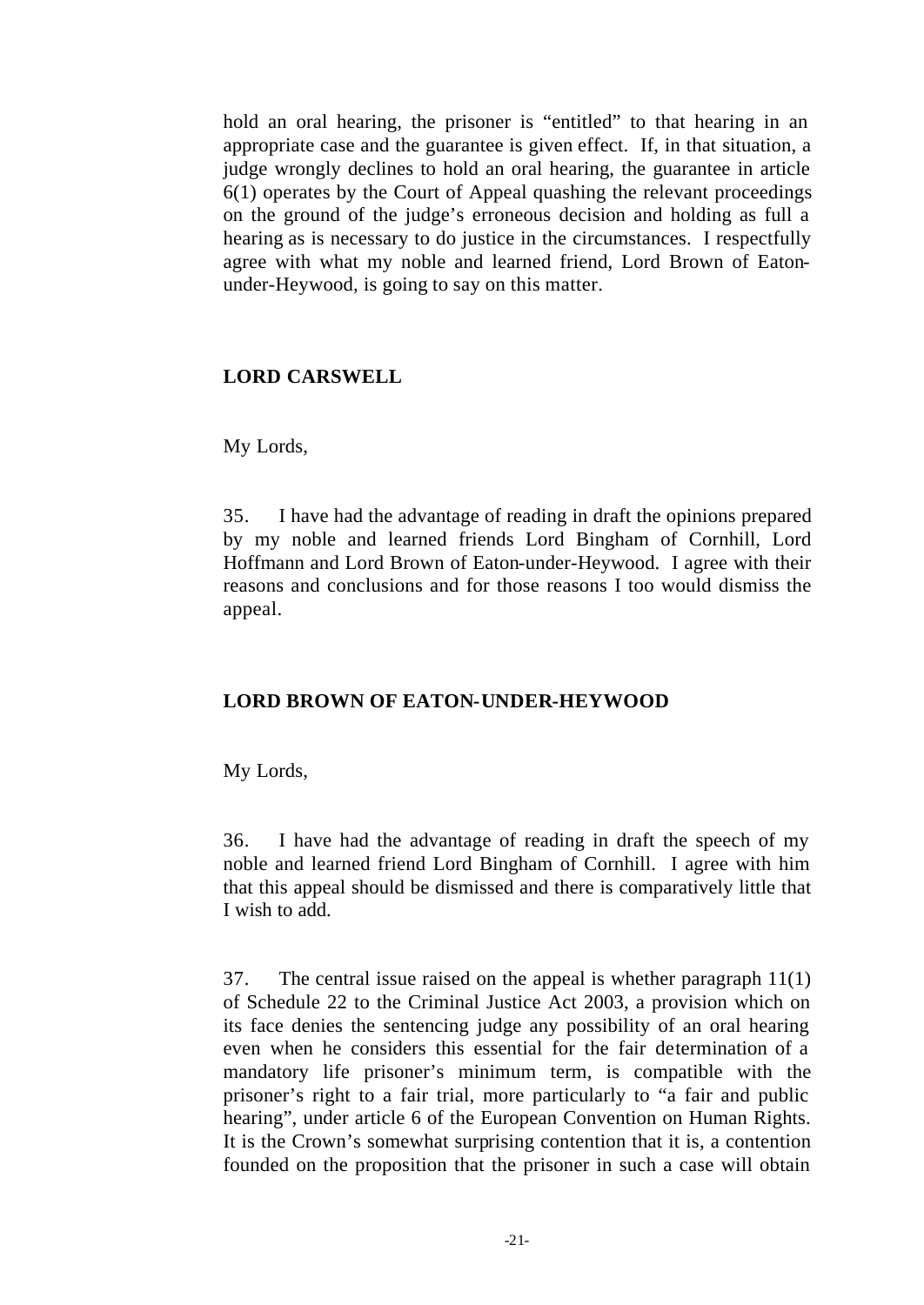his fair and public hearing when he appeals to the Criminal Division of the Court of Appeal. Such an appeal, submits Mr Crow, whether it is analysed as curing an initial violation of article 6 or as averting such a violation in the first place, ensures that the proceedings as a whole are to be regarded as fair and public and thus compliant with the Convention. Certainly, he submits, following an appeal the prisoner would have no sustainable complaint before the European Court of Human Rights ("ECtHR).

38. In examining this argument it is necessary to put aside the thought that an oral hearing (particularly one at which evidence is adduced) before the sentencing judge would plainly be altogether more convenient and cost-effective than such a hearing before the Court of Appeal: expediency and compatibility, Mr Crow reminds us, are two different things. I put aside too a number of possible difficulties in the prospective appellant's path: the need for leave to appeal, the need to persuade the Court of Appeal that oral evidence is "necessary or expedient in the interests of justice" within the meaning of section 23(1) of the Criminal Appeal Act 1968, and the burden of satisfying the Court of Appeal that the minimum term fixed by the sentencing judge was manifestly excessive.

39. The root question arising is whether or not, assuming the prisoner can indeed be assured of a full, fair and public hearing leading to a just sentence (minimum term) on appeal, an inability to secure such a hearing at first instance would be incompatible with the Convention. It is, of course, only if a legislative bar on the sentencing judge's power to hold an oral hearing would be incompatible with the prisoner's Convention rights that section 3 of the Human Rights Act 1998 could be invoked, in the manner agreed by both parties to be possible if required, to avoid such incompatibility.

40. In examining the Strasbourg jurisprudence it is necessary to bear in mind that the only concern of the ECtHR is to decide whether, having regard to whatever domestic proceedings there may have been, the complainant is the victim of an unremedied violation of a Convention right. Before even one comes to consider the extensive case law on article 6, three other Convention articles should be noted: article 13 which requires that "everyone whose rights and freedoms as set forth in this Convention are violated shall have an effective remedy before a national authority", article 34 which allows the court to receive applications from anyone "claiming to be the victim of a violation", and article 35 (1) which provides that "the court may only deal with the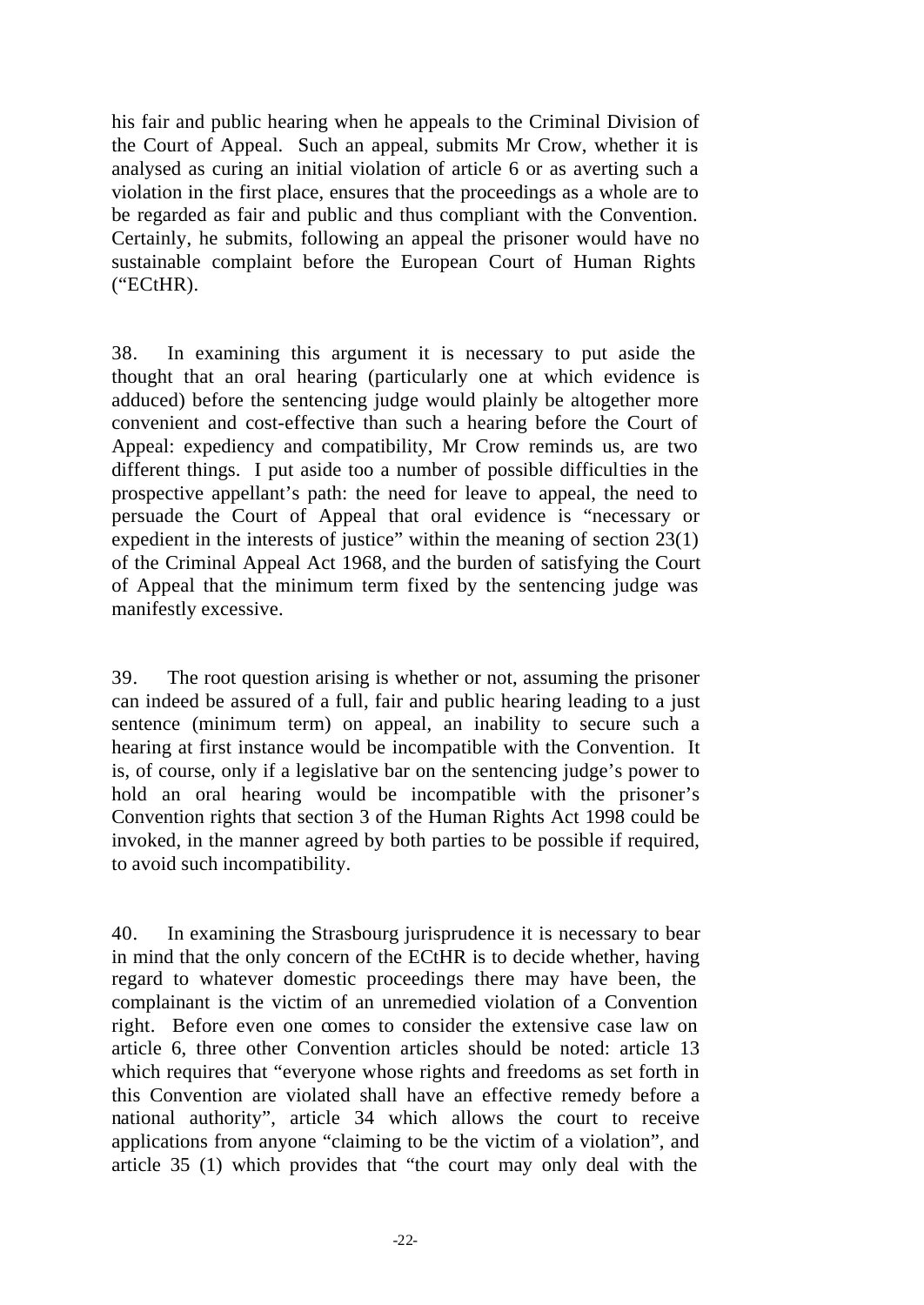matter after all domestic remedies have been exhausted." Provided that the national courts have remedied any violation (certainly where they have at the same time acknowledged that there has been a violation of the Convention) the court is unlikely even to regard the complainant as a victim. It is hardly surprising, therefore, that, when one comes to consider the article 6 case law, one finds a certain looseness of expression and perhaps even some apparent inconsistency of approach as to whether, in those applications to Strasbourg which have failed, that is because the domestic appeal process is found to have avoided a Convention violation or merely to have remedied it.

41. It is now clear that, so far as administrative or disciplinary tribunals are concerned, there is compliance with article 6 so long as the requisite guarantees (of an independent and impartial tribunal, a fair and public hearing and the like) are provided, if not at the initial decisionmaking stage, then on a subsequent review or appeal (by a tribunal with the jurisdiction to undertake a sufficient merits hearing)—see, for example, *Albert and Le Compte v Belgium* (1983) 5 EHRR 533 and, domestically, *R (Alconbury Developments Ltd) v Secretary of State for the Environment, Transport and the Regions* [2003] 2 AC 295 and *Runa Begum v Tower Hamlets London Borough Council (First Secretary of State intervening)* [2003] 2 AC 430.

42. With regard, however, to "courts of the classic kind . . . within the standard judicial machinery of the country" (see *De Cubber v Belgium* (1984) 7 EHRR 236, 248, para 32) the circumstances in which the basic ingredients of a fair trial guaranteed by article 6, if lacking at first instance, will thereafter be found sufficiently provided instead in subsequent proceedings is less clear. There are many considerations in play. If the first instance court was lacking in independence or impartiality, *Findlay v United Kingdom* (1997) 24 EHRR 221 suggests that that defect may be quite simply irremediable. In other cases much will depend on whether the appeal constitutes a complete rehearing or is otherwise capable of providing full redress for whatever deficiencies were found in the proceedings below.

43. For the reason already given, moreover, even when a subsequent appeal *is* found to have made good any deficiencies in the initial court proceedings, it is often unclear whether, in finally concluding that article 6 has not been breached, the court is finding an initial violation to have been remedied or is holding rather that article 6 allows for deficiencies at first instance providing always that they are remedied on appeal. Some of the Strasbourg judgments talk in terms of the subsequent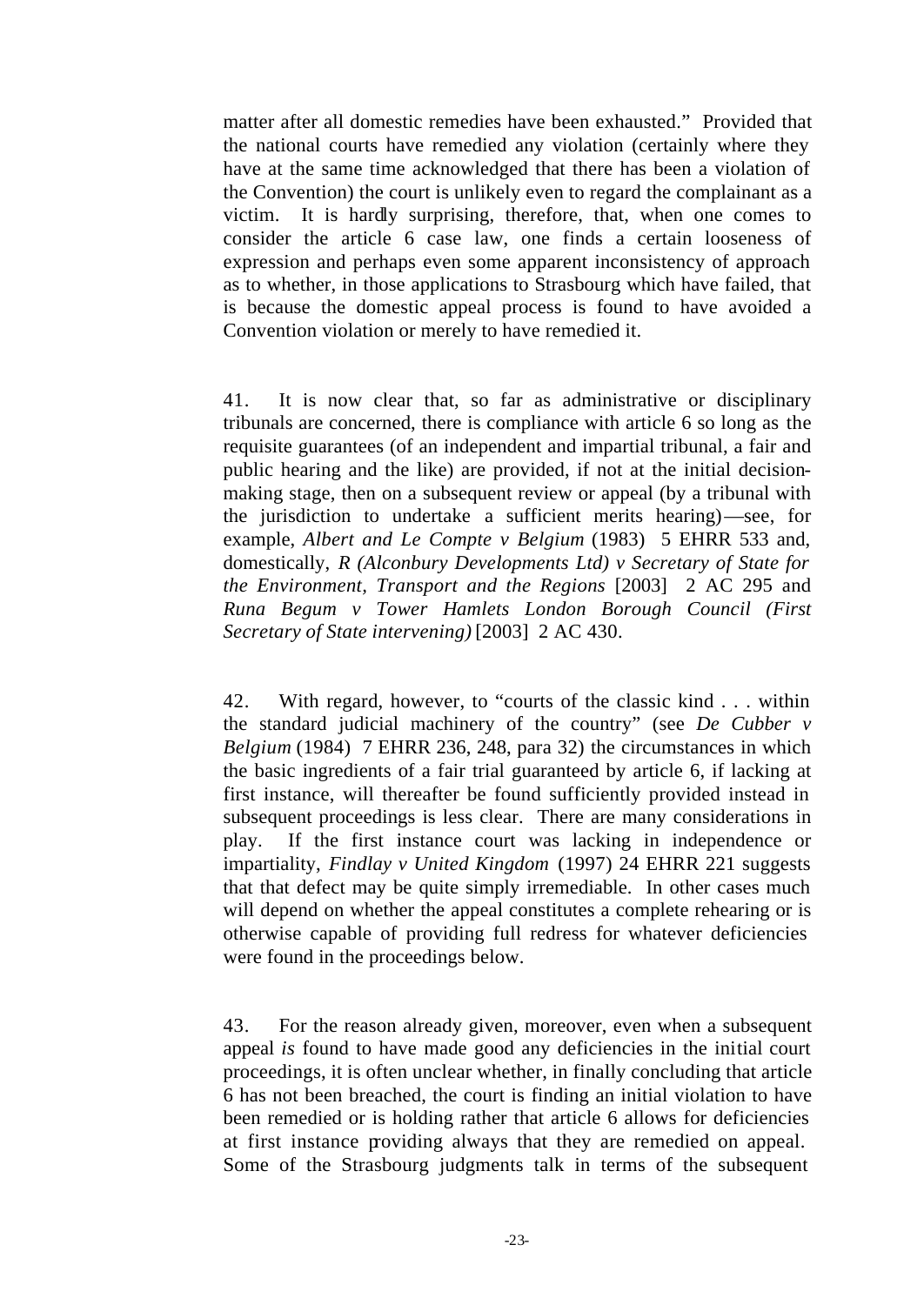procedure remedying "defects" (for example, *Edwards v United Kingdom* (1992) 15 EHRR 417, 432, para 39) or "serious shortcomings" (*Twalib v Greece* (1998) 33 EHRR 584, 604, para 40) in the original trial. Others, however, notably cases where the court is *rejecting* the state's contention that the defects have been remedied and is finding a breach of article 6 (as in *De Cubber* itself*, Colozza v Italy* (1985) 7 EHRR 516 and *Kyprianou v Cyprus* (Application No 73797/01) (unreported) 27 January 2004, the language is that of making reparation for an initial violation of the Convention. Take this, for example, from *De Cubber* 7 EHRR 236, 249, para 33:

"The possibility certainly exists that a higher or the highest court might, in some circumstances, make reparation for an initial violation of one of the Convention's provisions: this is precisely the reason for the existence of the rule of exhaustion of domestic remedies, contained in article 26 [now article 35(1)]. Thus, the *Adolf* judgment of 26 March 1982 [*Adolf v Austria* (1982) 4 EHRR 313] noted that the Austrian Supreme Court had 'cleared . . . of any finding of guilt' an applicant in respect of whom a District Court had not respected the principle of presumption of innocence laid down by article 6 (2)."

44. As I have explained, it matters not to the ECtHR whether a violation has been remedied by the domestic courts or there has never been a violation in the first place: in either event the article 6 complaint will fail.

45. For my part, notwithstanding the doubts expressed by Lord Bingham in paragraph 16 above, I am inclined to conclude (and am certainly prepared in Mr Crow's favour to assume) that, if the sentencing judge had the power to hold a normal hearing but, wrongly as the Court of Appeal thereafter held, thought it unnecessary to exercise it to achieve a fair determination of the prisoner's minimum term, a full appeal hearing at which any necessary oral evidence would be adduced would then operate to remedy the first instance failure and would avoid a successful application to Strasbourg whether or not the appeal was properly to be analysed as making reparation for an initial violation.

46. It by no means follows, however, that the same view can be taken of a case where the sentencing judge himself recognises his inability to reach a fair determination without an oral hearing but is prevented from